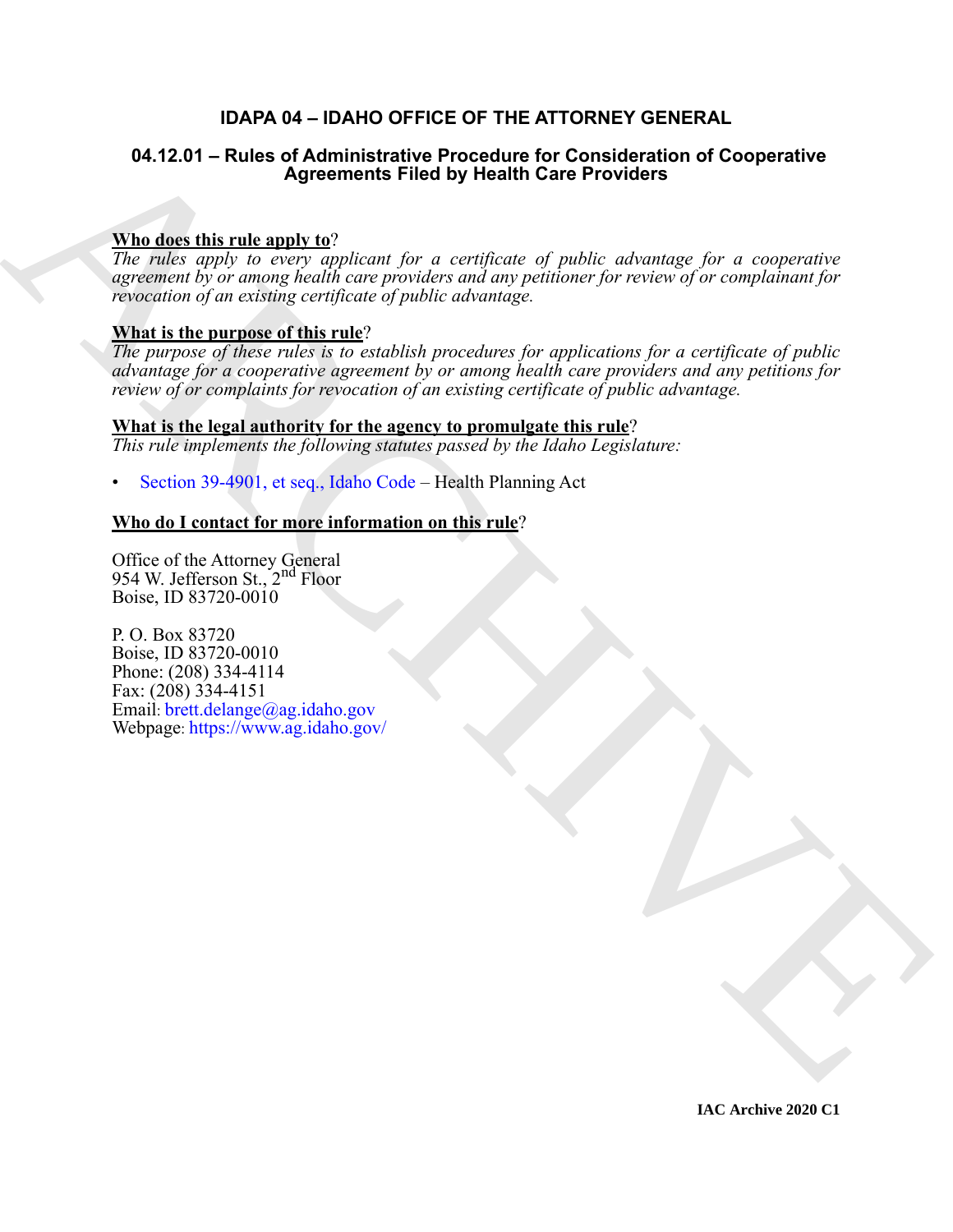# *Table of Contents*

| 04.12.01 - Rules of Administrative Procedure for Consideration of<br><b>Cooperative Agreements Filed by Health Care Providers</b>  |  |
|------------------------------------------------------------------------------------------------------------------------------------|--|
| <b>SUBCHAPTER A - GENERAL PROVISIONS</b>                                                                                           |  |
|                                                                                                                                    |  |
|                                                                                                                                    |  |
| 002. Written Interpretations -- Attorney General Guidelines (Rule 2).  5                                                           |  |
|                                                                                                                                    |  |
|                                                                                                                                    |  |
|                                                                                                                                    |  |
|                                                                                                                                    |  |
| 007. Attorney General's Rules Of Administrative Procedure Superseded                                                               |  |
|                                                                                                                                    |  |
|                                                                                                                                    |  |
|                                                                                                                                    |  |
| 052. Adoption By Reference Of Rules Addressing Construction Of These Rules,<br>Communications To The Office, Service By The Office |  |
|                                                                                                                                    |  |
|                                                                                                                                    |  |
| <b>SUBCHAPTER B - CONTESTED CASES</b>                                                                                              |  |
| 100. Adoption By Reference Of Rules Addressing Informal Proceedings                                                                |  |
|                                                                                                                                    |  |
|                                                                                                                                    |  |
|                                                                                                                                    |  |
| 111. Procedure Upon Receipt Of Notice Of Intent To File Application (Rule 111).  7                                                 |  |
|                                                                                                                                    |  |
|                                                                                                                                    |  |
|                                                                                                                                    |  |
|                                                                                                                                    |  |
|                                                                                                                                    |  |
|                                                                                                                                    |  |
|                                                                                                                                    |  |
|                                                                                                                                    |  |
| 157. Rights Of Parties And Of Attorney General Investigative/Prosecutorial Staff                                                   |  |
| 158. Persons Defined -- Persons Not Parties -- Interested Persons (Rule 158).  8                                                   |  |
|                                                                                                                                    |  |
| 200. Adoption By Reference Of Rules Addressing Representatives Of Parties                                                          |  |
|                                                                                                                                    |  |
|                                                                                                                                    |  |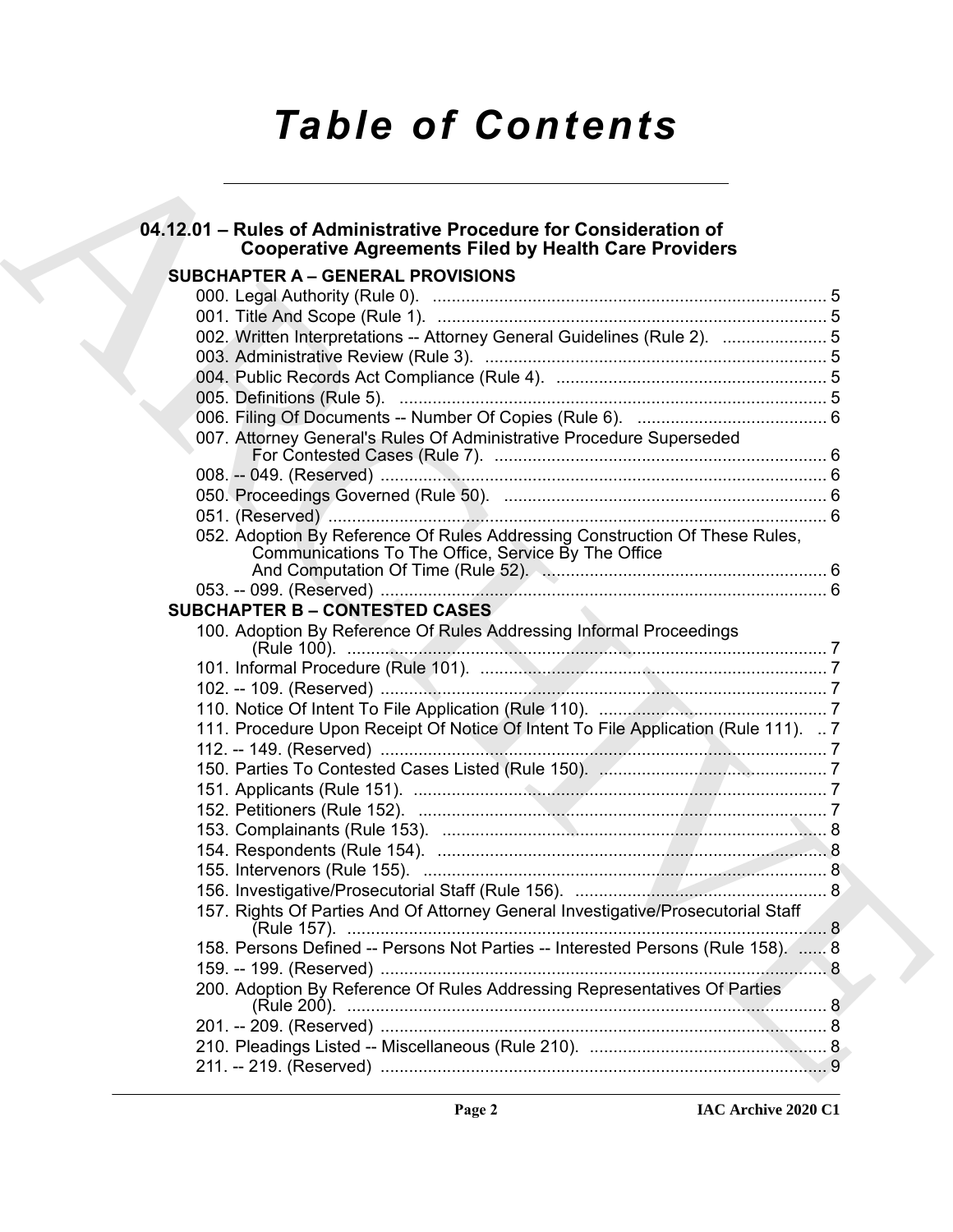# *Table of Contents (cont'd)*

| 230. Adoption By Reference Of Rules Addressing Petitions, Complaints,                |  |
|--------------------------------------------------------------------------------------|--|
| Motions, Answers And Consent Agreements (Rule 230).  10                              |  |
|                                                                                      |  |
| 300. Filing Documents -- Number Of Copies -- Facsimile Transmission (Fax)            |  |
| 301. Adoption By Reference Of Rules Addressing Service Of Pleadings                  |  |
|                                                                                      |  |
| 350. Adoption By Reference Of Rules Addressing Intervention And Public Witnesses     |  |
|                                                                                      |  |
| 400. Adoption By Reference Of Rules Addressing Declaratory Rulings<br>(Rule 400). 11 |  |
|                                                                                      |  |
|                                                                                      |  |
| 411. Hearing Officers Contrasted With Attorney General (Rule 411).  11               |  |
| 412. Disqualification Of Officers Hearing Contested Cases (Rule 412).  11            |  |
| 413. Adoption By Reference Of Rules Addressing Hearing Officers                      |  |
|                                                                                      |  |
| 420. Contrast Between Office Of Attorney General's Investigative/Prosecutorial       |  |
| 421. Public Inquiries About Or Recommendations For Complaint (Rule 421).  12         |  |
| 422. Consideration Of Consent Agreement Or Other Settlements (Rule 422).  12         |  |
|                                                                                      |  |
|                                                                                      |  |
| 425. Attorney General's Consideration Of Preliminary Order (Rule 425).  14           |  |
|                                                                                      |  |
| 500. Adoption By Reference Of Rules Addressing Alternative Dispute Resolution        |  |
|                                                                                      |  |
| 510. Adoption Of Reference Of Rules Addressing Prehearing Conferences                |  |
|                                                                                      |  |
|                                                                                      |  |
|                                                                                      |  |
|                                                                                      |  |
|                                                                                      |  |
| 524. Production Requests Or Written Interrogatories                                  |  |
|                                                                                      |  |
|                                                                                      |  |
|                                                                                      |  |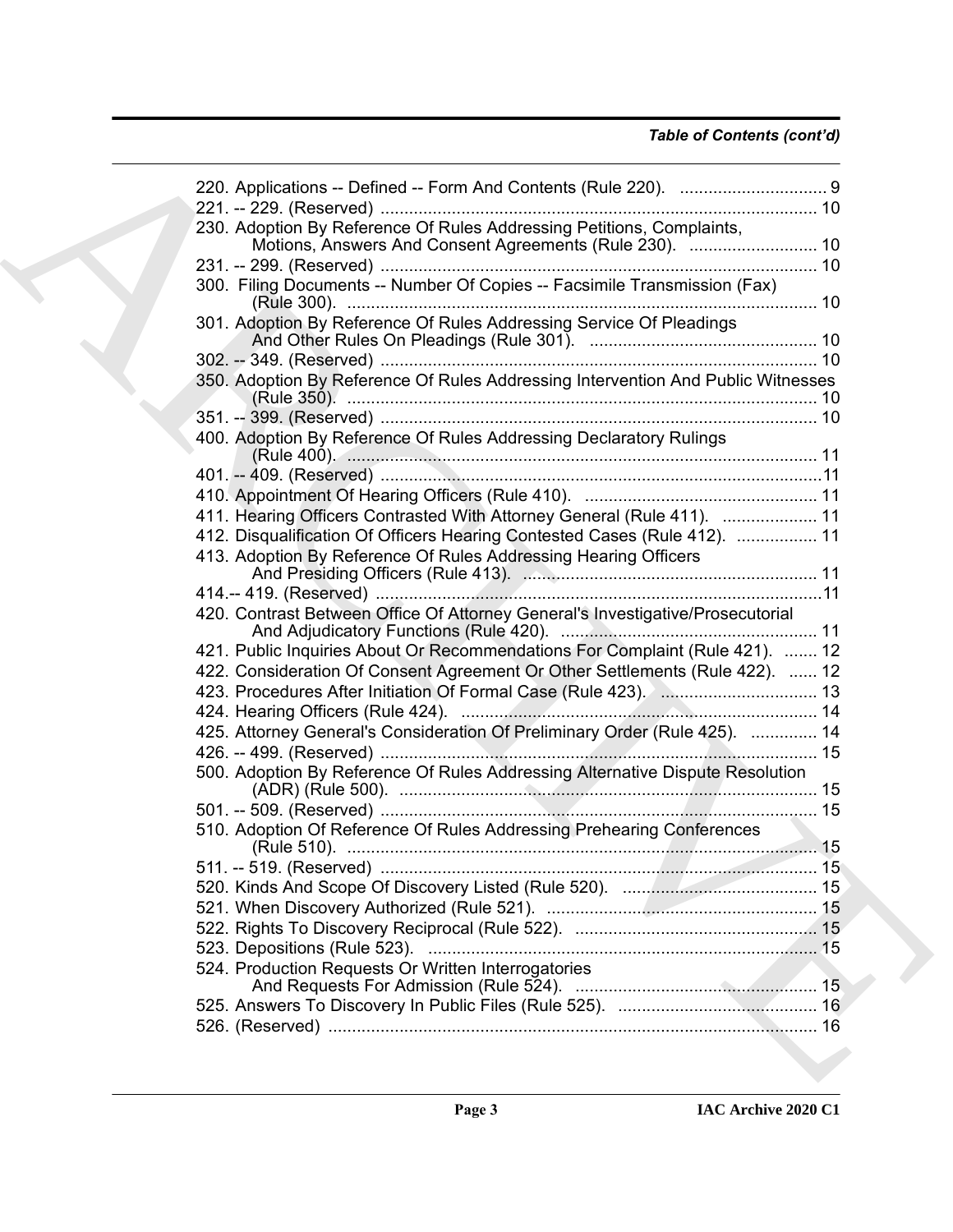|  | Filing And Service Of Discovery-Related Documents, Exhibit Numbers,                                                                        |  |
|--|--------------------------------------------------------------------------------------------------------------------------------------------|--|
|  |                                                                                                                                            |  |
|  | 531. Sanctions For Failure To Obey Order Scheduling Discovery (Rule 531).  16                                                              |  |
|  |                                                                                                                                            |  |
|  | 540. Timetable For Processing Application For Certificate Of Public Advantage                                                              |  |
|  |                                                                                                                                            |  |
|  |                                                                                                                                            |  |
|  | 543. Attorney General's Review Of Preliminary Order Discretionary (Rule 543).  17                                                          |  |
|  | 544. Order Granting An Application For A Certificate -- Issuance Of Certificate                                                            |  |
|  |                                                                                                                                            |  |
|  | 546. Recommendation For Revocation Of Certificate -- Review By Attorney General                                                            |  |
|  |                                                                                                                                            |  |
|  |                                                                                                                                            |  |
|  |                                                                                                                                            |  |
|  |                                                                                                                                            |  |
|  | 550. Adoption By Reference Of Rules Addressing Hearings                                                                                    |  |
|  |                                                                                                                                            |  |
|  |                                                                                                                                            |  |
|  | 600. Adoption By Reference Of Rules Addressing Evidence (Rule 600).  19                                                                    |  |
|  |                                                                                                                                            |  |
|  | 610. Adoption By Reference Of Rules Addressing Settlements (Rule 610).  19                                                                 |  |
|  |                                                                                                                                            |  |
|  | 650. Adoption By Reference Of Rules Addressing Records For Decision                                                                        |  |
|  |                                                                                                                                            |  |
|  |                                                                                                                                            |  |
|  | 700. Adoption By Reference Of Rules Addressing Defaults (Rule 700).  19                                                                    |  |
|  |                                                                                                                                            |  |
|  | 710. Adoption By Reference Of Rules Addressing Interlocutory, Preliminary<br>And Final Orders And Review Or Stay Of Orders (Rule 710).  19 |  |
|  |                                                                                                                                            |  |
|  | 790. Adoption By Reference Of Rules Addressing Appeal To District Court                                                                    |  |
|  |                                                                                                                                            |  |
|  |                                                                                                                                            |  |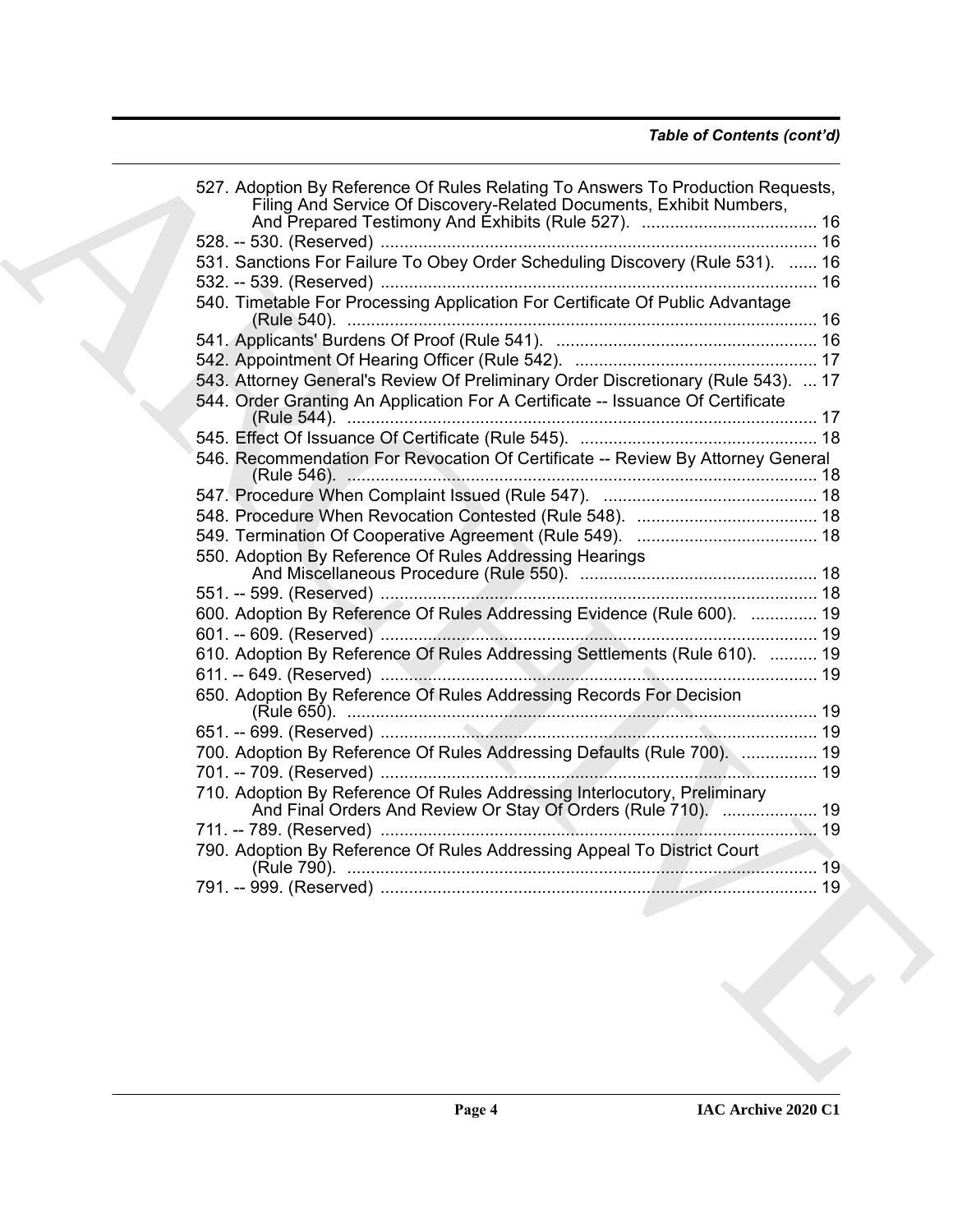#### <span id="page-4-0"></span>**04.12.01 – RULES OF ADMINISTRATIVE PROCEDURE FOR CONSIDERATION OF COOPERATIVE AGREEMENTS FILED BY HEALTH CARE PROVIDERS**

# **SUBCHAPTER A – GENERAL PROVISIONS (Rules 0 through 99)**

#### <span id="page-4-14"></span><span id="page-4-2"></span><span id="page-4-1"></span>**000. LEGAL AUTHORITY (RULE 0).**

# <span id="page-4-16"></span><span id="page-4-3"></span>**001. TITLE AND SCOPE (RULE 1).**

# <span id="page-4-17"></span><span id="page-4-4"></span>**002. WRITTEN INTERPRETATIONS -- ATTORNEY GENERAL GUIDELINES (RULE 2).**

#### <span id="page-4-8"></span><span id="page-4-5"></span>**003. ADMINISTRATIVE REVIEW (RULE 3).**

#### <span id="page-4-15"></span><span id="page-4-6"></span>**004. PUBLIC RECORDS ACT COMPLIANCE (RULE 4).**

#### <span id="page-4-13"></span><span id="page-4-12"></span><span id="page-4-11"></span><span id="page-4-10"></span><span id="page-4-9"></span><span id="page-4-7"></span>**005. DEFINITIONS (RULE 5).**

|                                  | <b>SUBCHAPTER A - GENERAL PROVISIONS</b><br>(Rules 0 through 99)                                                                                                                                                                                                                                                                                                                                                                                                                                                                                                                                                                                              |            |
|----------------------------------|---------------------------------------------------------------------------------------------------------------------------------------------------------------------------------------------------------------------------------------------------------------------------------------------------------------------------------------------------------------------------------------------------------------------------------------------------------------------------------------------------------------------------------------------------------------------------------------------------------------------------------------------------------------|------------|
| 000.                             | <b>LEGAL AUTHORITY (RULE 0).</b><br>This chapter is adopted under the legal authority of Chapter 49, Title 39, Idaho Code.                                                                                                                                                                                                                                                                                                                                                                                                                                                                                                                                    | $(1-1-95)$ |
| 001.                             | TITLE AND SCOPE (RULE 1).                                                                                                                                                                                                                                                                                                                                                                                                                                                                                                                                                                                                                                     |            |
| 01.                              | Title. This chapter is titled "Rules of Administrative Procedure for Consideration of Cooperative<br>Agreements Filed by Health Care Providers."                                                                                                                                                                                                                                                                                                                                                                                                                                                                                                              | $(1-1-95)$ |
| 02.                              | Scope. Every application for a certificate of public advantage for a cooperative agreement by or<br>among health care providers and any petition for review of or complaint for revocation of an existing certificate of<br>public advantage must follow the procedures in these rules.                                                                                                                                                                                                                                                                                                                                                                       | $(1-1-95)$ |
| 002.                             | <b>WRITTEN INTERPRETATIONS -- ATTORNEY GENERAL GUIDELINES (RULE 2).</b><br>Written interpretations to these rules in the form of explanatory comments accompanying the notice of proposed rule-<br>making that originally proposed the rules and review of comments submitted in the rule-making in the adoption of<br>these rules are published in the Idaho Administrative Bulletin. Any memorandum of understanding or letters<br>explaining the Attorney Generals policies concerning administration of certificates of public advantage for the<br>approval of cooperative agreements of health care providers will be maintained for public inspection. | $(1-1-95)$ |
| 003.                             | <b>ADMINISTRATIVE REVIEW (RULE 3).</b><br>Petitions for the Attorney General's discretionary administrative review of hearing officer's preliminary orders under<br>this chapter may be taken as set forth in rule 730.                                                                                                                                                                                                                                                                                                                                                                                                                                       | $(1-1-95)$ |
| 004.<br>inspection.              | PUBLIC RECORDS ACT COMPLIANCE (RULE 4).<br>All filings submitted according to the procedures of this chapter are public records. Any memorandum of<br>understanding or letter explaining the Attorney General's policies concerning administration of certificates of public<br>advantage for the approval of cooperative agreements of health care providers are public records be available for                                                                                                                                                                                                                                                             | $(1-1-95)$ |
| 005.<br>As used in this chapter: | <b>DEFINITIONS (RULE 5).</b>                                                                                                                                                                                                                                                                                                                                                                                                                                                                                                                                                                                                                                  | $(1-1-95)$ |
| 01.                              | Cooperative Agreement. Cooperative agreement means a written agreement between two (2) or<br>more health care providers for the sharing, allocation or referral of patients, or the sharing or allocation of personnel,<br>instructional programs, support services and facilities, medical, diagnostic, therapeutic or procedures or other<br>services customarily offered by health care providers.                                                                                                                                                                                                                                                         | $(1-1-95)$ |
| 02.                              | Certificate of Public Advantage. Certificate of public advantage means a document issued by the<br>Attorney General to parties to a cooperative agreement, verifying that the Attorney General declares that the purposes<br>and objectives of the cooperative agreement meet the standards for such agreements set forth by statute.                                                                                                                                                                                                                                                                                                                         | $(1-1-95)$ |
| 03.<br>performed within.         | Health Care Provider. Health care provider means any person or health care facility licensed,<br>registered, certified, permitted or otherwise officially recognized by the state to provide health care services in Idaho;<br>or in the case of a freestanding outpatient facility, one for which a facility fee is charged for health care services                                                                                                                                                                                                                                                                                                         | $(1-1-95)$ |
| 04.                              | Health Care Services. Health care services include, but are not limited to, services provided by:                                                                                                                                                                                                                                                                                                                                                                                                                                                                                                                                                             | $(1-1-95)$ |
| a.                               | Acute, subacute and intermediate care facilities;                                                                                                                                                                                                                                                                                                                                                                                                                                                                                                                                                                                                             | $(1-1-95)$ |
| b.                               | Dentists, denturists, orthodontists and their assistants;                                                                                                                                                                                                                                                                                                                                                                                                                                                                                                                                                                                                     | $(1-1-95)$ |
| c.                               | Doctors, physicians, surgeons and their assistants;                                                                                                                                                                                                                                                                                                                                                                                                                                                                                                                                                                                                           | $(1-1-95)$ |
| d.                               | Hospitals and medical centers;                                                                                                                                                                                                                                                                                                                                                                                                                                                                                                                                                                                                                                | $(1-1-95)$ |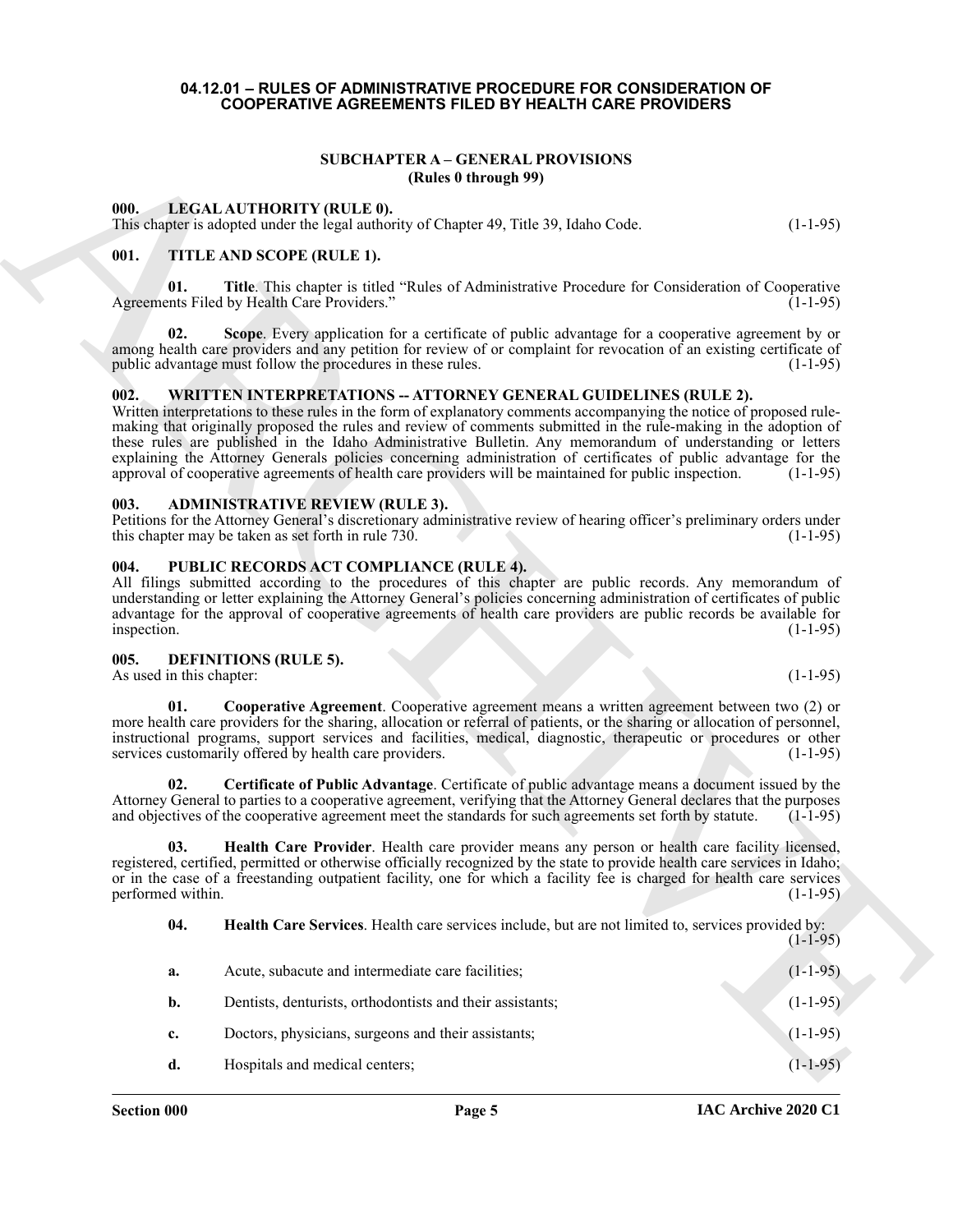|                                 | <b>Office of the Attorney General</b>                 | <b>Cooperative Agreements Filed by Health Care Providers</b>                                                                                                                                                                                                                                                                                                                                                                                                                                                                                                                                                                                                                                                        |            |
|---------------------------------|-------------------------------------------------------|---------------------------------------------------------------------------------------------------------------------------------------------------------------------------------------------------------------------------------------------------------------------------------------------------------------------------------------------------------------------------------------------------------------------------------------------------------------------------------------------------------------------------------------------------------------------------------------------------------------------------------------------------------------------------------------------------------------------|------------|
| e.                              | Home health services and outpatient clinics;          |                                                                                                                                                                                                                                                                                                                                                                                                                                                                                                                                                                                                                                                                                                                     | $(1-1-95)$ |
| f.                              | Laboratories and laboratory technicians;              |                                                                                                                                                                                                                                                                                                                                                                                                                                                                                                                                                                                                                                                                                                                     | $(1-1-95)$ |
| g.                              | Nurses;                                               |                                                                                                                                                                                                                                                                                                                                                                                                                                                                                                                                                                                                                                                                                                                     | $(1-1-95)$ |
| h.                              | Nursing homes;                                        |                                                                                                                                                                                                                                                                                                                                                                                                                                                                                                                                                                                                                                                                                                                     | $(1-1-95)$ |
| i.                              |                                                       | Oculists, opticians, optometrists, ophthalmologists and their assistants;                                                                                                                                                                                                                                                                                                                                                                                                                                                                                                                                                                                                                                           | $(1-1-95)$ |
| j.                              | Podiatrists and their assistants;                     |                                                                                                                                                                                                                                                                                                                                                                                                                                                                                                                                                                                                                                                                                                                     | $(1-1-95)$ |
| k.                              |                                                       | Psychiatrists, psychologists, and psychotherapists and their assistants;                                                                                                                                                                                                                                                                                                                                                                                                                                                                                                                                                                                                                                            | $(1-1-95)$ |
| l.                              | Pharmacies and pharmacists; and                       |                                                                                                                                                                                                                                                                                                                                                                                                                                                                                                                                                                                                                                                                                                                     | $(1-1-95)$ |
| m.                              |                                                       | Rehabilitation services (including chiropractic, physical and occupational therapies).                                                                                                                                                                                                                                                                                                                                                                                                                                                                                                                                                                                                                              | $(1-1-95)$ |
| at a different address.<br>007. | <b>CONTESTED CASES (RULE 7).</b>                      | Except as otherwise provided by this rule, notification of intent to file an initial application under this chapter or<br>initial applications themselves must be filed with the receptionist in the Attorney General's office in Room 210 of the<br>Statehouse. However, once a hearing officer has been appointed by the Attorney General to hear a contested case<br>proceeding in an application under this chapter, the hearing officer may provide by notice or order for filings to made<br>ATTORNEY GENERAL'S RULES OF ADMINISTRATIVE PROCEDURE SUPERSEDED FOR                                                                                                                                              | $(1-1-95)$ |
| Idaho Code.                     |                                                       | Except as otherwise provided, these rules supersede the Attorney General's Rules of Administrative Procedure for<br>contested cases, IDAPA 04.11.01.100 through 04.11.01.799, for the administration of Chapter 49, Title 39, Idaho<br>Code, because the Attorney General finds that consideration of cooperative agreements of health care providers under<br>Chapter 49, Title 39, Idaho Code, requires specialized rules of procedure with requirements in addition to those found<br>in the Attorney General Rules of Administrative Procedure. These rules adopt the Attorney Generals Rules of<br>Administrative Procedure IDAPA 04.11.01.800 through 04.11.01.860 for rulemaking under Chapter 49, Title 39, | $(1-1-95)$ |
| $008. - 049.$                   | (RESERVED)                                            |                                                                                                                                                                                                                                                                                                                                                                                                                                                                                                                                                                                                                                                                                                                     |            |
| 050.                            | PROCEEDINGS GOVERNED (RULE 50).                       | Rules 100 through 799 govern procedure before the Attorney General in contested cases on applications for the<br>issuance of a certificate of public advantage for a cooperative agreement among or between health care providers and<br>on petitions for review of or for complaints in revocation of an existing certificate of public advantage.                                                                                                                                                                                                                                                                                                                                                                 | $(1-1-95)$ |
| 051.                            | (RESERVED)                                            |                                                                                                                                                                                                                                                                                                                                                                                                                                                                                                                                                                                                                                                                                                                     |            |
| 052.<br>(RULE 52).              |                                                       | ADOPTION BY REFERENCE OF RULES ADDRESSING CONSTRUCTION OF THESE RULES,<br><b>COMMUNICATIONS TO THE OFFICE, SERVICE BY THE OFFICE AND COMPUTATION OF TIME</b><br>Rules 552 through 566 of the Attorney General's Rules of Administrative Procedure, IDAPA 04.11.01.552 through<br>04.11.01.556, addressing construction of these rules, communications to the office, service by the office, and                                                                                                                                                                                                                                                                                                                     |            |
|                                 | computation of time, are hereby adopted by reference. |                                                                                                                                                                                                                                                                                                                                                                                                                                                                                                                                                                                                                                                                                                                     |            |
| $053. - 099.$                   | (RESERVED)                                            |                                                                                                                                                                                                                                                                                                                                                                                                                                                                                                                                                                                                                                                                                                                     |            |
|                                 |                                                       |                                                                                                                                                                                                                                                                                                                                                                                                                                                                                                                                                                                                                                                                                                                     | $(1-1-95)$ |

# <span id="page-5-9"></span><span id="page-5-0"></span>006. FILING OF DOCUMENTS -- NUMBER OF COPIES (RULE 6).

#### <span id="page-5-8"></span><span id="page-5-1"></span>**007. ATTORNEY GENERAL'S RULES OF ADMINISTRATIVE PROCEDURE SUPERSEDED FOR CONTESTED CASES (RULE 7).**

#### <span id="page-5-2"></span>**008. -- 049. (RESERVED)**

# <span id="page-5-10"></span><span id="page-5-3"></span>**050. PROCEEDINGS GOVERNED (RULE 50).**

# <span id="page-5-4"></span>**051. (RESERVED)**

#### <span id="page-5-7"></span><span id="page-5-5"></span>**052. ADOPTION BY REFERENCE OF RULES ADDRESSING CONSTRUCTION OF THESE RULES, COMMUNICATIONS TO THE OFFICE, SERVICE BY THE OFFICE AND COMPUTATION OF TIME (RULE 52).**

#### <span id="page-5-6"></span>**053. -- 099. (RESERVED)**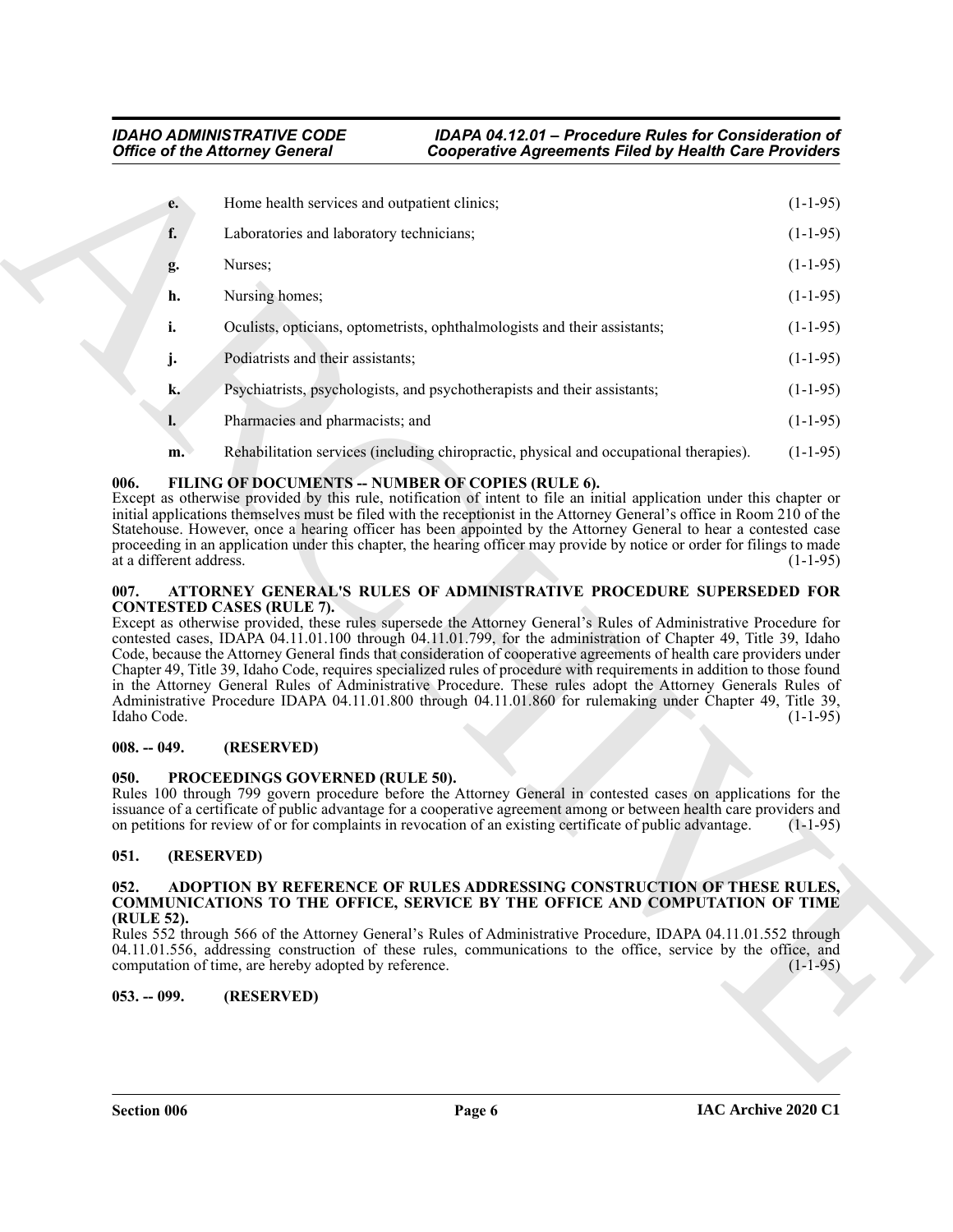<span id="page-6-0"></span>

# **SUBCHAPTER B – CONTESTED CASES Rules 100 through 999**

### **Part 1 -- Rules 100 through 399 -- Definitions and General Provisions a. Rules 100 through 149 -- Informal and Formal Proceedings**

# <span id="page-6-10"></span><span id="page-6-1"></span>**100. ADOPTION BY REFERENCE OF RULES ADDRESSING INFORMAL PROCEEDINGS (RULE 100).**

Rules 100 and 102 through 104 of the Attorney General's Rules of Administrative Procedure, IDAPA 04.11.01.100 and 04.11.01.102 through 04.11.01.104, addressing informal proceedings, are hereby adopted by reference.

(1-1-95)

# <span id="page-6-12"></span><span id="page-6-2"></span>**101. INFORMAL PROCEDURE (RULE 101).**

Statute authorizes and these rules encourage the use informal proceedings to expedite or simplify formal contested cases. Informal procedure may include individual contacts by or with the Attorney General's investigative/ prosecutorial staff asking for information, advice or assistance from the investigative/prosecutorial staff, or proposing a resolution of the application to the investigative/prosecutorial staff. Informal procedures may be conducted in writing, by telephone or television, or in person. All informal proceedings involving the Attorney General's investigative/prosecutorial staff shall be open to the public. (1-1-95) investigative/prosecutorial staff shall be open to the public.

# <span id="page-6-3"></span>**102. -- 109. (RESERVED)**

# <span id="page-6-13"></span><span id="page-6-4"></span>**110. NOTICE OF INTENT TO FILE APPLICATION (RULE 110).**

The Attorney General encourages all applicants for a certificate of public advantage to initiate an informal proceeding before the beginning of a formal proceeding by filing a notice of intent to file application four (4) to eight (8) weeks before the formal filing of an application for a certificate of public advantage. The notice of the intent to file application is a public document that will be the subject of press releases or other attempts to inform the public of the proposed application. The notice of intent must list the parties that will file an application for a certificate of public advantage and generally describe the nature of the cooperative agreement that will be the subject of the application to follow. (1-1-95)

# <span id="page-6-16"></span><span id="page-6-5"></span>**111. PROCEDURE UPON RECEIPT OF NOTICE OF INTENT TO FILE APPLICATION (RULE 111).**

Office of the Attorney General<br>
The COMERNATIVE CONTENTIFICATION FROM Definition<br>  $\text{Pr}(\mathbf{I} = \text{R}_0 \text{H}_0)$  (ERES) (EVEN INTERFACTION FROM DETAIL CONTENTIFICATION FROM DETAIL CONTENTIFICATION (ET also in the state of th Within one (1) week of the receipt of a notice of intent to file application, the Office of the Attorney General will appoint a hearing officer for the formal proceeding to follow and will assign staff to an investigative role for informal discussion with the prospective applicants concerning the application and the investigative/prosecutorial staff's position on the application. The purposes of these discussions between investigative/prosecutorial staff and the potential applicant, which will be open to interested members of the public, will be to gain understanding of the application to follow, to simplify or clarify issues that will be the subject of the application to follow, and to generally improve the presentations of all parties in the contested case hearing that will follow. Neither the prosecutorial investigative staff nor the applicant shall have any ex parte conduct with the hearing officer on any matter of substance concerning the pending application. (1-1-95) substance concerning the pending application.

#### <span id="page-6-6"></span>**112. -- 149. (RESERVED)**

#### **b. Rules 150 through 199 - Parties -- Other Persons**

#### <span id="page-6-14"></span><span id="page-6-7"></span>**150. PARTIES TO CONTESTED CASES LISTED (RULE 150).**

Parties to contested cases under Title 39, Chapter 49, are called applicants, petitioners, complainants, respondents, or intervenors. On reconsideration or discretionary review by the Attorney General parties are called by their original titles listed in the previous sentence. (1-1-95)

#### <span id="page-6-11"></span><span id="page-6-8"></span>**151. APPLICANTS (RULE 151).**

Persons who seek a certificate of public advantage from the Attorney General are called "applicants." (1-1-95)

#### <span id="page-6-15"></span><span id="page-6-9"></span>**152. PETITIONERS (RULE 152).**

Persons not applicants who seek to modify, amend or stay existing certificates of public advantage, to clarify their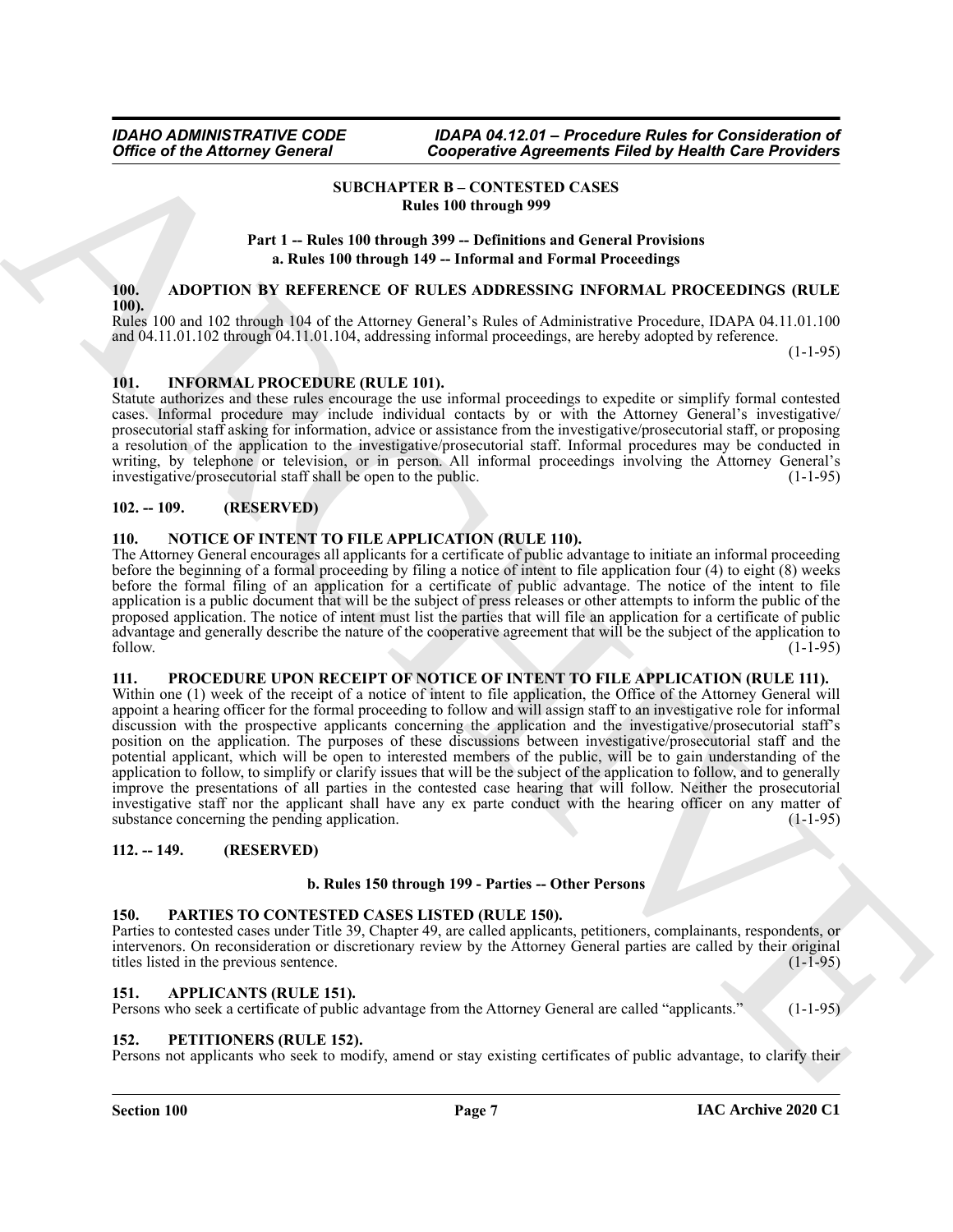rights or obligations under existing certificates of public advantage, or to otherwise take action that will result in the issuance of an order or rule, are called "petitioners." issuance of an order or rule, are called "petitioners."

# <span id="page-7-11"></span><span id="page-7-0"></span>**153. COMPLAINANTS (RULE 153).**

Persons who charge other person(s) with any act or omission with regard to certificates of public advantage are called "complainants." In any proceeding in which the Attorney General's investigative/prosecutorial staff itself charges a person with an act or omission or seeks revocation of a certification, the Attorney General's investigative/ prosecutorial staff is called "complainant." (1-1-95)

# <span id="page-7-15"></span><span id="page-7-1"></span>**154. RESPONDENTS (RULE 154).**

Persons against whom complaints are filed or about whom investigations are initiated are called "respondents."

(1-1-95)

#### <span id="page-7-12"></span><span id="page-7-2"></span>**155. INTERVENORS (RULE 155).**

Persons, not applicants, complainants, or respondents to a proceeding, who are permitted to participate as parties pursuant to Rules 350 through 354, are called "intervenors." (1-1-95) pursuant to Rules 350 through 354, are called "intervenors."

#### <span id="page-7-13"></span><span id="page-7-3"></span>**156. INVESTIGATIVE/PROSECUTORIAL STAFF (RULE 156).**

The Attorney General may designate an investigative/prosecutorial staff that may appear, without intervention, in all proceedings under these rules. The investigative/prosecutorial staff has all rights to participate as a party in proceedings under these rules. (1-1-95)

# <span id="page-7-16"></span><span id="page-7-4"></span>**157. RIGHTS OF PARTIES AND OF ATTORNEY GENERAL INVESTIGATIVE/PROSECUTORIAL STAFF (RULE 157).**

Subject to Rules 558, 560, and 600, all parties and the Attorney General's investigative/prosecutorial staff may appear at hearing or argument, introduce evidence, examine witnesses, make and argue motions, state positions, and otherwise fully participate in hearings or arguments. (1-1-95)

# <span id="page-7-5"></span>**158. PERSONS DEFINED -- PERSONS NOT PARTIES -- INTERESTED PERSONS (RULE 158).**

Office of the Altimotey General Conservative Agreements Filed by Health Experiments (and the Altimote School of the Altimote School of the Altimote School of the Altimote School of the Altimote School of the Altimote Scho The term "person" includes natural persons, partnerships, corporations, associations, municipalities, government entities and subdivisions, and any other entity authorized by law to participate in an administrative proceeding. Persons other than the persons named in Rules 151 through 155 are not parties for the purpose of any statute or rule addressing rights or obligations of parties to a contested case. Persons may request the Attorney General in writing that they be notified when proceedings of a given kind are initiated. These persons are called "Interested Persons." Interested persons may become intervenors or public witnesses. The Attorney General will serve notice of such proceedings on all interested persons. (1-1-95)

#### <span id="page-7-6"></span>**159. -- 199. (RESERVED)**

# **c. Rules 200 through 209 - Representatives of Parties**

#### <span id="page-7-10"></span><span id="page-7-7"></span>**200. ADOPTION BY REFERENCE OF RULES ADDRESSING REPRESENTATIVES OF PARTIES (RULE 200).**

Rules 200 through 207 of the Attorney General's Rules of Administrative Procedure, IDAPA 04.11.01.200 through 04.11.01.207, addressing representation of parties, are hereby adopted by reference. (1-1-95)

#### <span id="page-7-8"></span>**201. -- 209. (RESERVED)**

#### **d. Rules 210 through 299 - Pleadings -- In General**

#### <span id="page-7-14"></span><span id="page-7-9"></span>**210. PLEADINGS LISTED -- MISCELLANEOUS (RULE 210).**

Pleadings in contested cases are called applications, petitions, complaints, motions, answers, and consent agreements. Affidavits or declarations under penalty of perjury may be filed in support of any pleading. A party's initial pleading in any proceeding must comply with Rule 200. All pleadings filed during the formal stage of a proceeding must be filed in accordance with Rules 300 through 301. A party may adopt or join any other party's pleading. Two (2) or more separately stated grounds, claims or answers concerning the same subject matter may be included in one (1) pleading. (1-1-95) pleading. (1-1-95) (1-1-95)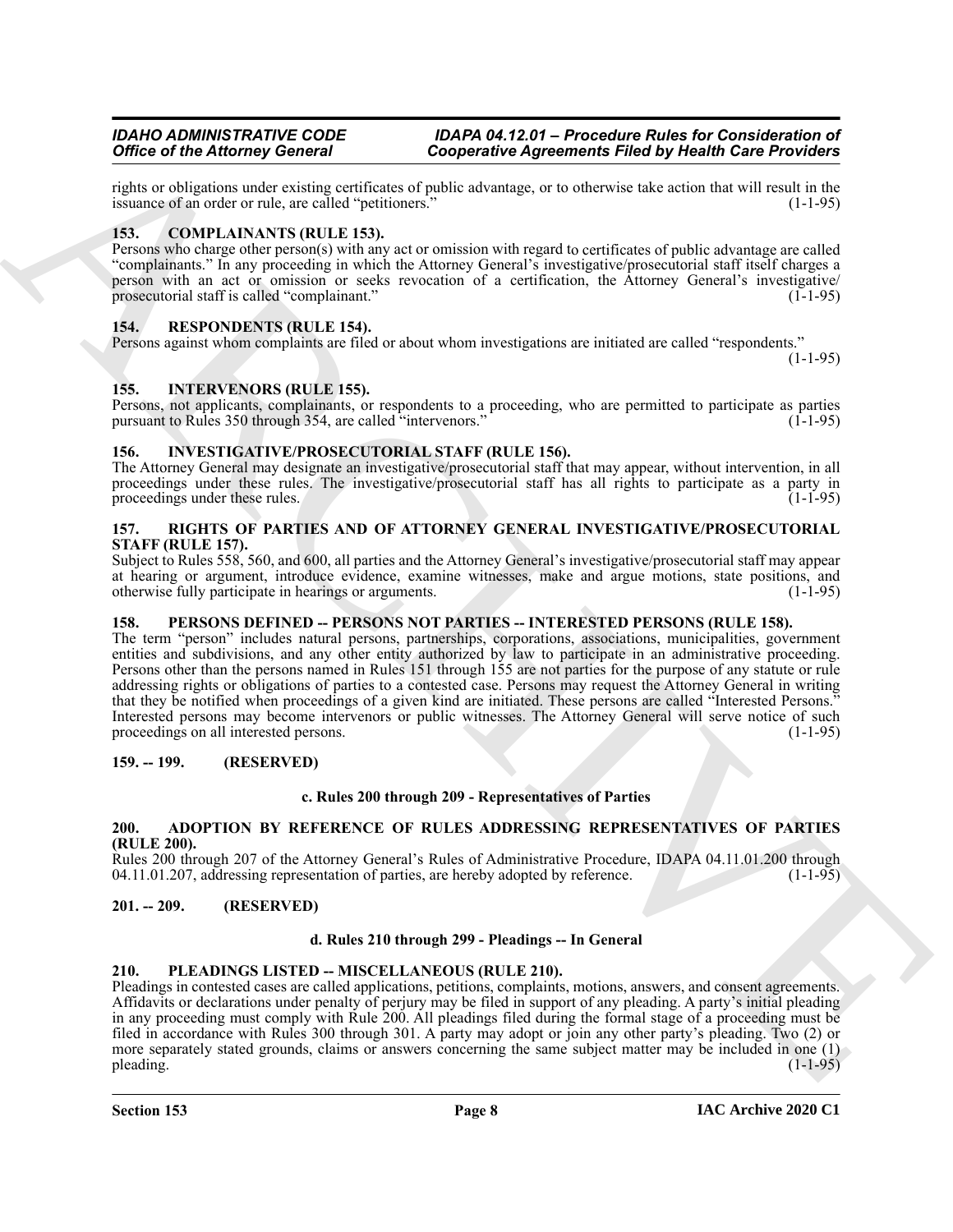#### <span id="page-8-0"></span>**211. -- 219. (RESERVED)**

#### <span id="page-8-2"></span><span id="page-8-1"></span>**220. APPLICATIONS -- DEFINED -- FORM AND CONTENTS (RULE 220).**

<span id="page-8-3"></span>**01. Applications Defined**. All pleadings requesting a certificate of public advantage are called "applications."

<span id="page-8-5"></span>**02. Form and Contents**. Applications for a certificate of public advantage must contain the information required in Subsections 220.03 through 220.08. (1-1-95)

<span id="page-8-7"></span>**03.** Listing of Parties. The application must list by name, business address, and business telephone all re providers party to the cooperative agreement. health care providers party to the cooperative agreement.

**a.** If the health care provider is a corporation, the application must list the corporation's principal executive officer or such other officer as the corporation may designate as contact for the corporation, the primary business address of the corporation, the primary Idaho business address if the primary business address is not in Idaho, the primary business telephone number for the corporation, and the primary Idaho business telephone if the primary business telephone is not in Idaho. (1-1-95)

**b.** If the health care provider is a partnership, the application must list the partnership name and each partner's name, the primary business address of the partnership, the primary Idaho business address if the primary business address is not in Idaho, the primary business telephone number for the partnership, and the primary Idaho business telephone if the primary business telephone is not in Idaho. (1-1-95)

Office of the Attorney General<br>
211.-133.<br>
211.-133. (RESERVATORS - DETENDO - FOORMAND CONTEXTS (RELE 239).<br>
221. APPELCATIONS - DETENDO - FOORMAND CONTEXTS (RELE 239).<br>
221. APPELCATIONS - DETENDO - FOORMAND CONTEXTS (RE **c.** If the health care provider is an individual or an association of individuals, the application must list the association's name (if there is one) and each individual's name, the primary business address of the association and each individual, the primary Idaho business address if the primary business address is not in Idaho, the primary business telephone number for the association and each individual, and the primary Idaho business telephone if the primary business telephone is not in Idaho or give a specific description of the individuals involved, e.g., all doctors in ( $\sum$ ) County referring patients to ( $\sum$ ) Hospital under the terms of the agreement attached as exhibit 1 to the application. (1-1-95)

<span id="page-8-4"></span>**04. Description of Agreement**. The application must include an executed written copy of the cooperative agreement and describe the nature and scope of the cooperation in the agreement and any consideration passing to any party under the agreement. (1-1-95)

**05. Listing of Benefits**. The application shall state whether one (1) or more of the following benefits will result from the issuance of a certificate of public advantage for the cooperative agreement and shall list any other additional benefits that the applicants wish to be taken into account in the consideration of the application.

 $(1-1-95)$ 

<span id="page-8-6"></span>**a.** The quality of health care provided to consumers will be enhanced;  $(1-1-95)$ 

**b.** A hospital, if any, and other health care facilities that customarily serve the communities in the area be affected by the cooperative agreement will be preserved; (1-1-95) likely to be affected by the cooperative agreement will be preserved;

**c.** Services provided by the parties to cooperative agreement will gain cost efficiency; (1-1-95)

**d.** The utilization of health care resources and equipment in the area likely affected by the cooperative agreement will improve; or  $(1-1-95)$ 

**e.** Duplication of health care resources in the area likely affected by the cooperative agreement will be avoided. (1-1-95)

<span id="page-8-8"></span>**06. Supporting Analyses**. The application shall be accompanied by the prepared testimony of witnesses to be called at hearing by the applicants and additional reports, studies, etc., that the witnesses would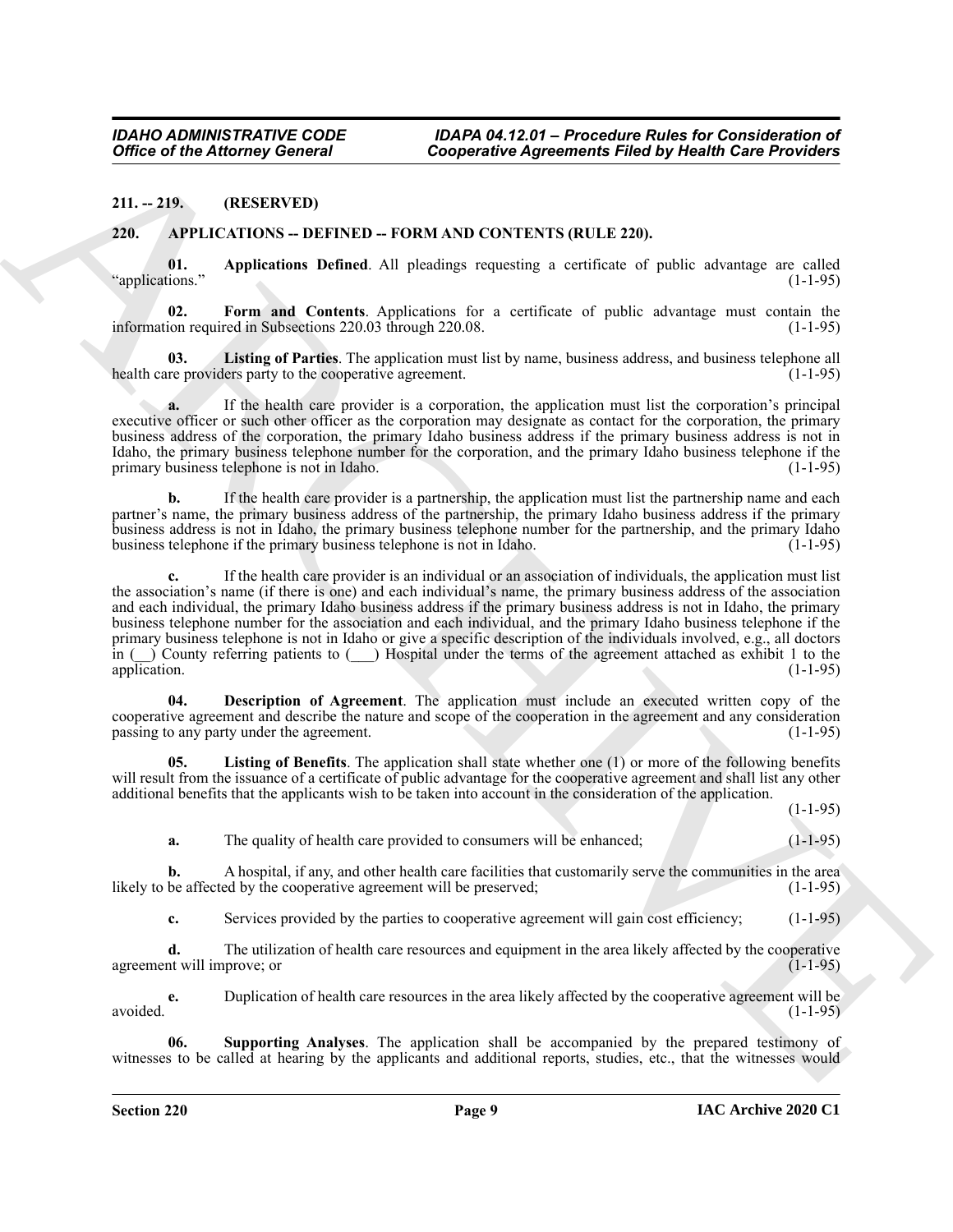introduce at hearing as exhibits supporting the application. The prepared testimony and exhibits shall address each of the potential benefits listed in Subsection 220.05 that are claimed by the applicants and any additional benefits that the applicants wish to be taken into consideration.  $(1-1-95)$ 

<span id="page-9-12"></span>**07. Statement Concerning Discovery**. The application shall state whether the applicant consents to discovery under these rules. (1-1-95)

<span id="page-9-13"></span>**08. Statement Concerning Fund for Expert Witnesses**. The application shall state whether the applicant consents to provide a fund for the investigative/prosecutorial staff of the Office of the Attorney General to hire experts to evaluate the application. If the applicant so consents, it shall specify the amount of the fund available or that the applicant would propose to negotiate the amount with the investigative/prosecutorial staff of the Office of the Attorney General. (1-1-95)

<span id="page-9-11"></span>**09. Defective or Insufficient Applications**. If an application does not contain all of the information required by this rule, it is defective or insufficient. (1-1-95)

# <span id="page-9-0"></span>**221. -- 229. (RESERVED)**

#### <span id="page-9-9"></span><span id="page-9-1"></span>**230. ADOPTION BY REFERENCE OF RULES ADDRESSING PETITIONS, COMPLAINTS, MOTIONS, ANSWERS AND CONSENT AGREEMENTS (RULE 230).**

Rules 230, 240, 260, 270 AND 280 of the Attorney General's Rules of Administrative Procedure, IDAPA 04.11.01.230, 04.11.01.240, 04.11.01.260, 04.11.01.270, and 04.11.01.280, addressing petitions, complaints, motions, answers, and consent agreements are hereby adopted by reference.  $(1-1-95)$ motions, answers, and consent agreements are hereby adopted by reference.

# <span id="page-9-2"></span>**231. -- 299. (RESERVED)**

# <span id="page-9-14"></span>**e. Rules 300 through 349 -- Filing, Service, Amendment and Withdrawal of Documents**

#### <span id="page-9-3"></span>**300. FILING DOCUMENTS -- NUMBER OF COPIES -- FACSIMILE TRANSMISSION (FAX) (RULE 300).**

Office of the Alternative Concerns of Conjecturing in the properties Field by Hold He Schwitz Concerns ( $\mu$ ) and the spin of the Alternative Concerns ( $\mu$ ) and the spin of the Alternative Concerns ( $\mu$ ) and the spin of An original and two (2) copies of all documents intended to be part of the record of a contested case must be filed with the Office of the Attorney General or such other person as designated by the hearing officer. The original shall be for the hearing officer and the two copies for the Attorney General's investigative/prosecutorial staff. Pleadings and other documents not exceeding ten (10) pages in length requiring urgent or immediate action may be filed by facsimile transmission (FAX). Whenever any document is filed by FAX, if possible, originals must be delivered by overnight mail the next working day.

#### <span id="page-9-10"></span><span id="page-9-4"></span>**301. ADOPTION BY REFERENCE OF RULES ADDRESSING SERVICE OF PLEADINGS AND OTHER RULES ON PLEADINGS (RULE 301).**

Rules 301 through 305 of the Attorney General's Idaho Rules of Administrative Procedure, IDAPA 04.11.01.301 through 04.11.01.305, addressing pleadings, hereby adopted by reference. (1-1-95)

# <span id="page-9-5"></span>**302. -- 349. (RESERVED)**

#### **f. Rules 350 through 399 - Intervention -- Public Witnesses**

#### <span id="page-9-8"></span><span id="page-9-6"></span>**350. ADOPTION BY REFERENCE OF RULES ADDRESSING INTERVENTION AND PUBLIC WITNESSES (RULE 350).**

Rules 350 through 355 of the Attorney General's Rules of Administrative Procedure, IDAPA 04.11.01.350 through 04.11.01.355, addressing intervention and public witnesses, are hereby adopted by reference. (1-1-95)

# <span id="page-9-7"></span>**351. -- 399. (RESERVED)**

# **Part 2. Rules 400 through 499 -- Declaratory Rulings and Orders -- Hearing Officers -- Presiding Officers -- Dual Investigatory and Adjudicatory Functions**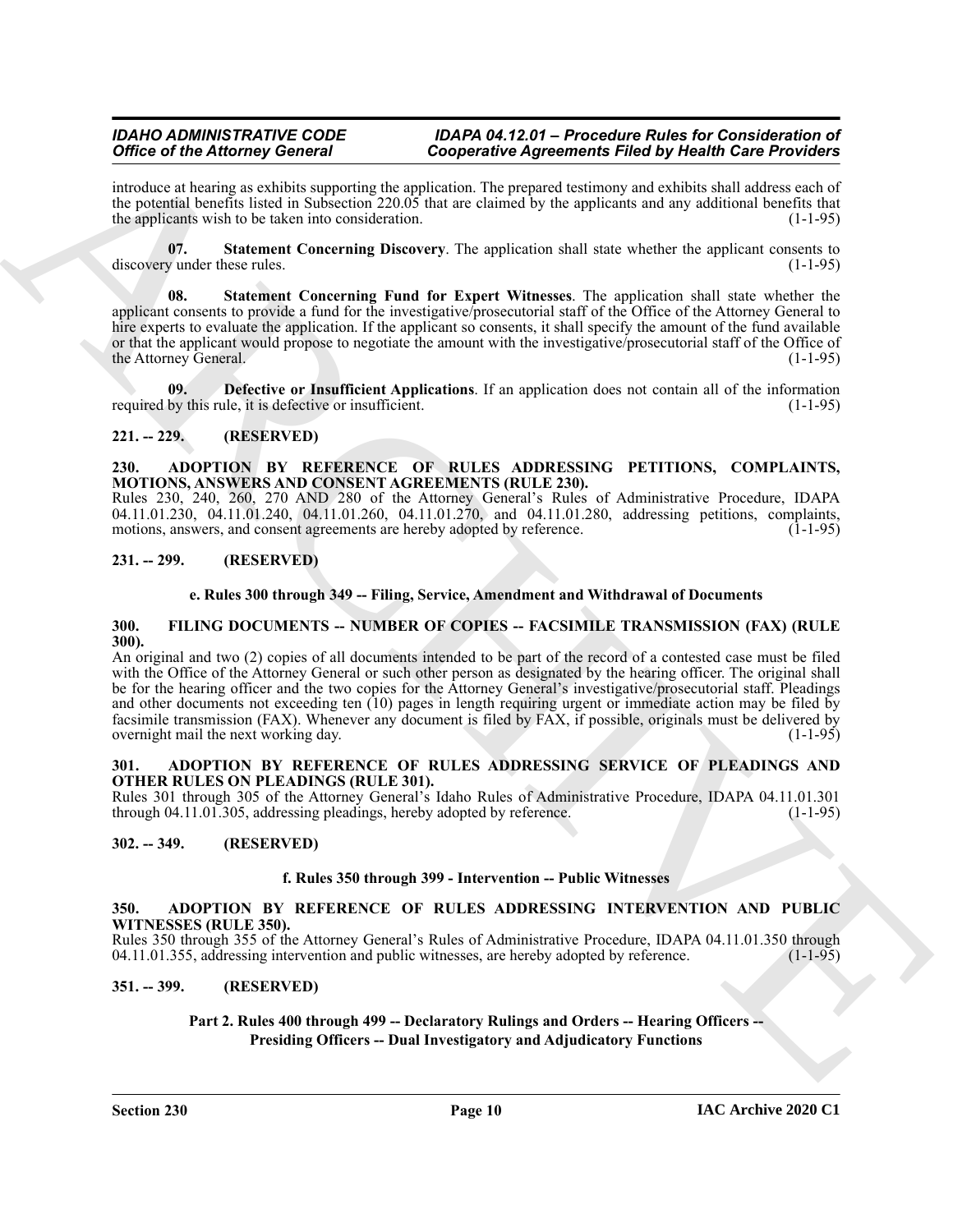#### **a. Rules 400 through 409 -- Declaratory Rulings**

# <span id="page-10-8"></span><span id="page-10-0"></span>**400. ADOPTION BY REFERENCE OF RULES ADDRESSING DECLARATORY RULINGS (RULE 400).**

Rules 400 through 402 of the Attorney General's Rules of Administrative Procedure, IDAPA 04.11.01.400 through 04.11.01.402, addressing declaratory orders, are hereby adopted by reference. (1-1-95)

# <span id="page-10-1"></span>**401. -- 409. (RESERVED)**

# **b. Rules 410 through 419 -- Hearing Officers -- Presiding Officers**

# <span id="page-10-10"></span><span id="page-10-2"></span>**410. APPOINTMENT OF HEARING OFFICERS (RULE 410).**

A hearing officer is a person other than the Attorney General appointed to hear contested cases on behalf of the Attorney General. Hearing officers may be deputy attorneys general, other employees of the Attorney General or independent contractors. Hearing officers may be (but need not be) attorneys. Hearing officers who are not attorneys should ordinarily be persons with technical expertise or experience in issues of health care providers' cooperative agreements. The appointment of a hearing officer is a public record available for inspection, examination and copying. (1-1-95)

# <span id="page-10-16"></span><span id="page-10-3"></span>**411. HEARING OFFICERS CONTRASTED WITH ATTORNEY GENERAL (RULE 411).**

The Attorney General is not a hearing officer, even if the Attorney General presides at a contested case. The term "hearing officer" as used in these rules refers only to presiding officers other than the Attorney General. (1-1-95)

# <span id="page-10-12"></span><span id="page-10-4"></span>**412. DISQUALIFICATION OF OFFICERS HEARING CONTESTED CASES (RULE 412).**

Pursuant to Section 67-5252, Idaho Code, there are two (2) rules for disqualification of hearing officers. (1-1-95)

<span id="page-10-13"></span>**01. Disqualification in Applications for Certificate**. Section 39-4303(3) requires applications for a certificate of public advantage to be heard within sixty (60) days. Accordingly, under Section 67-5252, Idaho Code, no party to the contested case can disqualify a hearing officer except for cause. (1-1-95)

<span id="page-10-15"></span><span id="page-10-14"></span>**02. Disqualification in Other Contested Cases**. In other contested cases, any party shall have a right to one (1) disqualification without cause of any person serving or designated to serve as a hearing officer. Any party shall have a right to move to disqualify a hearing officer for bias, prejudice, interest, substantial prior involvement in the case other than as a presiding officer, status as an employee of the Attorney General, lack of professional knowledge in the subject matter of the contested case, or any other reason provided by law or for any cause for which a judge is or may be disqualified. (1-1-95)

Office of the Attorney General<br>
Conjecturing Approximate Filicit By Hoalth Sav Providers<br>
4. ADOPTION W REFERENCE, OR RUES ADDRESSING INCLUSION (REURS)<br>
4. ADOPTION W REFERENCE, OR RUES ADDRESSING INCLUSION CREATED INCRED **03. Motion for Disqualification**. Any party may, within fourteen (14) days, petition for the disqualification of a hearing officer after receiving notice that the officer will preside at a contested case or promptly upon discovering facts establishing grounds for disqualification, whichever is later. A hearing officer whose disqualification is requested shall determine in writing whether to grant the motion for disqualification, stating facts and reasons for the hearing officer's determination. Disqualification of the Attorney General is not allowed. See Sections 59-704 and 67-5252(4), Idaho Code. (1-1-95)

#### <span id="page-10-9"></span><span id="page-10-5"></span>**413. ADOPTION BY REFERENCE OF RULES ADDRESSING HEARING OFFICERS AND PRESIDING OFFICERS (RULE 413).**

Rules 413 through 417 of the Attorney General's Rules of Administrative Procedure, IDAPA 04.11.01.413 through 04.11.01.417, addressing hearing officers and presiding officers, are hereby adopted by reference. (1-1-95) 04.11.01.417.17, addressing hearing officers and presiding officers, are hereby adopted by reference.

#### <span id="page-10-6"></span>**414.-- 419. (RESERVED)**

#### <span id="page-10-11"></span>**c. Rules 420 through 429 -- Responsibility for Investigative/Prosecutorial and Adjudicatory Functions upon Consideration of Contested Cases**

#### <span id="page-10-7"></span>**420. CONTRAST BETWEEN OFFICE OF ATTORNEY GENERAL'S INVESTIGATIVE/ PROSECUTORIAL AND ADJUDICATORY FUNCTIONS (RULE 420).**

Rules 420 through 429 set forth procedures to be followed by the Office of the Attorney General in processing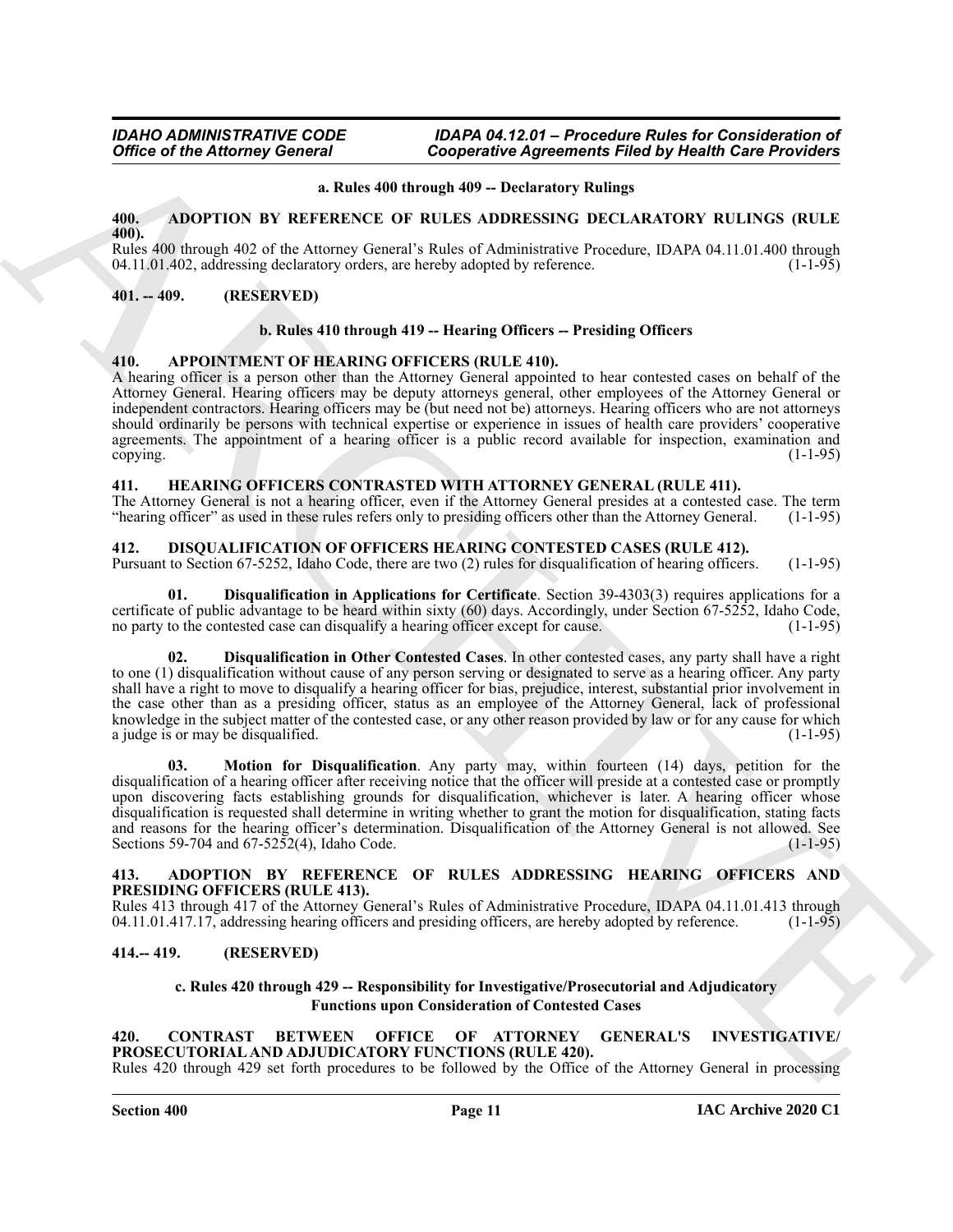applications for a certificate of public advantage and in conducting proceedings to revoke certificates of public advantage. (1-1-95)

<span id="page-11-4"></span>**01. Investigative/Prosecutorial Function**. The investigative/prosecutorial function is performed by deputy attorneys general and other personnel or consultants assigned to review applications for a certificate of public advantage or to prosecute proposed revocations of certificates of public ad vantage. The investigative/prosecutorial function includes gathering of evidence concerning an application or potential revocation outside of formal contested case proceedings, presentation of allegations or evidence for determination whether a complaint to revoke a certificate will be issued, and presentation of evidence in a formal contested case proceeding. (1-1-95)

<span id="page-11-3"></span>**02. Adjudicatory Function**. The adjudicatory function is performed by a hearing officer appointed by the Attorney General or by the Attorney General upon review of the hearing officer's preliminary order. The adjudicatory function includes deciding whether to issue a complaint for revocation of a certificate upon the basis of allegations before the Office of the Attorney General, deciding whether to accept a consent order or other settlement of a complaint, and deciding the merits of an application or a complaint following presentation of evidence in formal contested case proceedings. A deputy attorney general may be assigned to be a hearing officer.  $(1-1-95)$ 

# <span id="page-11-5"></span><span id="page-11-0"></span>**421. PUBLIC INQUIRIES ABOUT OR RECOMMENDATIONS FOR COMPLAINT (RULE 421).**

This rule sets forth procedures to be followed by the Office of the Attorney General upon receipt of an inquiry whether or how an application for a certificate should be made or whether a complaint to revoke a certificate should be issued.  $(1-1-95)$ 

<span id="page-11-9"></span><span id="page-11-6"></span>**01.** The Attorney General. When the public contacts the Attorney General, the Attorney General may: explain the office's procedures; explain the office's jurisdiction or authority (including the statutes or rules administered by the Attorney General); and direct the public to appropriate staff personnel who can provide assistance or who can advise them how to pursue a formal proceeding before the Attorney General. No statement of the Attorney General in response to a public inquiry constitutes a finding of fact, conclusion of law or other decision<br>on the underlying matter. (1-1-95) on the underlying matter.

Office of the Attorney General Conservative Agreements Filed by Health Case Provides<br>
archives the conservative of the system of the methods and the system of the system of the system of the system of the system of the sy **02. Deputy Attorneys General**. When the public contacts a deputy attorney general (other than a deputy attorney general assigned to be a hearing officer) to inquire whether or how an application for a certificate should be made or a complaint to revoke a certificate should be issued, the deputy attorney general may: explain the procedures to be followed; explain the Attorney General's jurisdiction or authority (including an explanation of the statutes or rules administered by the Attorney General); and direct the public to appropriate staff personnel who can provide investigatory assistance or who can advise them how to pursue a formal proceeding before the Attorney General. A deputy attorney general assigned to an investigative/prosecutorial role may discuss whether given allegations would, in the deputy's opinion, warrant the issuance of a certificate or a complaint to revoke a certificate or warrant direction to staff to pursue further investigation. Neither a hearing officer nor the Attorney General is bound by the deputy's advice or recommendations, and the deputy should notify the public that neither a hearing officer nor the Attorney General is obligated to follow the deputy's advice or recommendations. (1-1-95) officer nor the Attorney General is obligated to follow the deputy's advice or recommendations.

<span id="page-11-8"></span>**03.** Other Staff. When the public contacts other staff in the Office of the Attorney General to inquire whether or how an application for a certificate should be made or a complaint to revoke a certificate should be issued, a staff member authorized to respond may: explain the Attorney General's procedures; explain the Attorney General's jurisdiction or authority (including an explanation of the statutes or rules administered by the Attorney General); direct the public to appropriate staff personnel who can provide investigatory assistance or who can advise them how to pursue a complaint before the Attorney General; and express an opinion whether given allegations would, in the staff's opinion, warrant the issuance of a complaint or warrant staff's further investigation. Neither the hearing officer nor the Attorney General is bound by the staff's advice or recommendations, and the staff should notify the public that neither the hearing officer nor the Attorney General is obligated to follow the staff's advice or recommendations.  $(1-1-95)$ 

<span id="page-11-7"></span>**04. Hearing Officers**. When the public contacts a hearing officer to inquire whether or how an application for a certificate should be made or a complaint to revoke a certificate should be issued, the hearing officer should not discuss the matter, but should refer the member of the public to other personnel. (1-1-95 should not discuss the matter, but should refer the member of the public to other personnel.

# <span id="page-11-2"></span><span id="page-11-1"></span>**422. CONSIDERATION OF CONSENT AGREEMENT OR OTHER SETTLEMENTS (RULE 422).**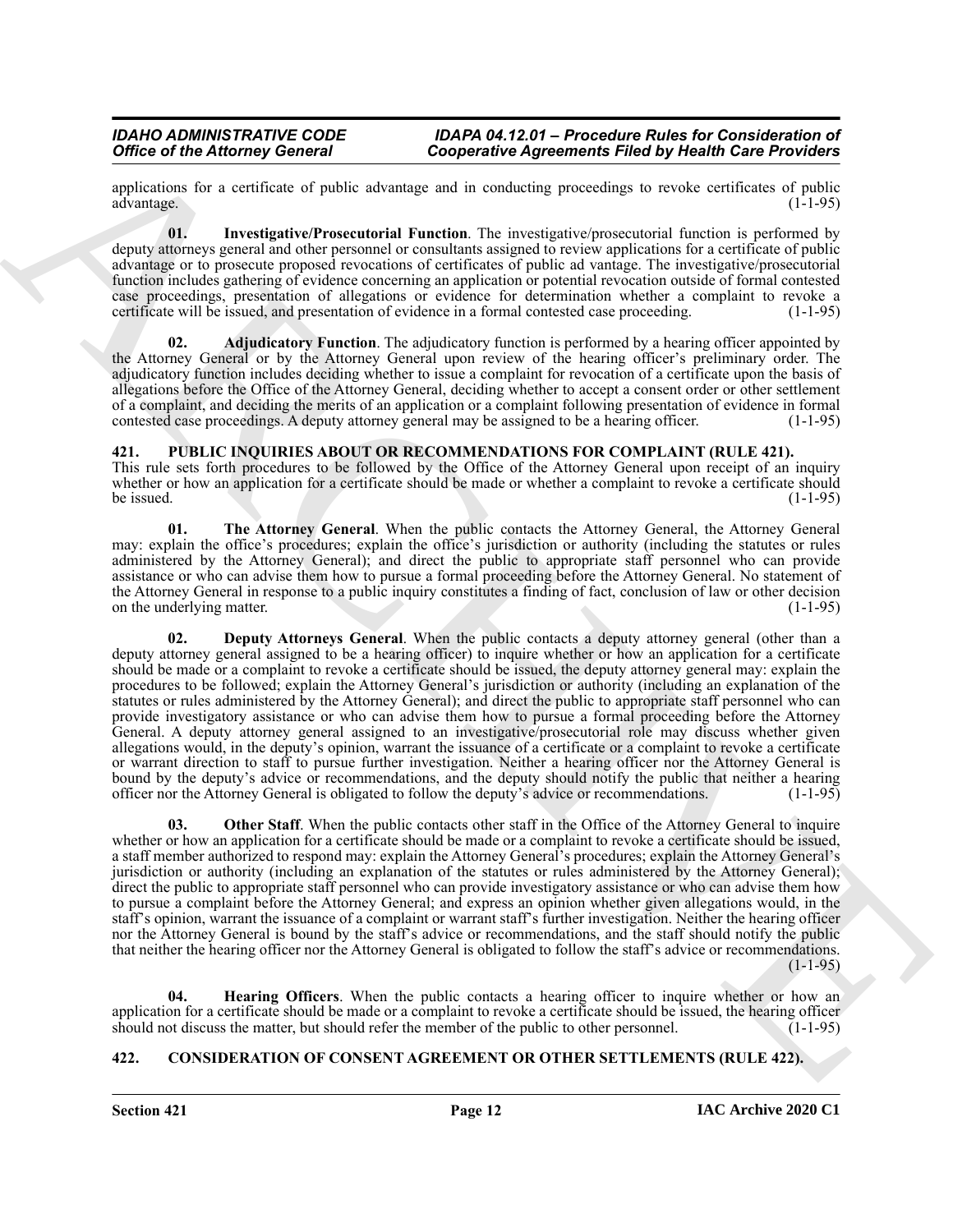This rule sets forth procedures to be followed by the Office of the Attorney General when a consent agreement, stipulated settlement, or other settlement is negotiated before an application for a certificate of public advantage or an complaint for revocation of a certificate is filed. (1-1-95)

<span id="page-12-2"></span>**01. Negotiations**. A deputy attorney general assigned to an investigative/prosecutorial role and other staff may negotiate consent agreements or other settlements. Neither the Attorney General nor a hearing officer may participate in these negotiations, but the Attorney General may have rules or guidelines for issuance of consent agreements or other general policy statements available to guide individual negotiations. (1-1-95)

<span id="page-12-3"></span><span id="page-12-1"></span>**Presentation of Consent Agreement**. Consent agreements must be presented to the Office of the Attorney General for approval. The consent agreement may be presented to the Office of the Attorney General by representatives of any party, unless the agreement provides to the contrary. (1-1-95)

Office of the African grounds in the Using Comparison Appearing Finish by the Minish Comparison Comparison Comparison Appearing The African grounds are also the stress of the African group of the stress of the stress of t **03. Consideration of Consent Agreement**. A consent agreement that is presented to the Office of the Attorney General must be reviewed under this rule. A hearing officer will be assigned to review the consent agreement. The hearing officer may accept or reject the consent agreement, indicate how the consent agreement must be modified to be acceptable, or inform the parties what further information is required for consideration of the consent agreement. When a consent agreement is rejected, no matter recited in the rejected consent agreement may be used as an admission against a party in any later proceeding before the Attorney General, and any such matter must be proven by evidence independent of the consent agreement. Any acceptance or rejection of the consent agreement shall be done by preliminary order, which may be reviewed by the Attorney General as any other preliminary order.  $(1-1-95)$ 

# <span id="page-12-4"></span><span id="page-12-0"></span>**423. PROCEDURES AFTER INITIATION OF FORMAL CASE (RULE 423).**

This rule sets forth procedures to be followed by the Office of the Attorney General after a formal case is initiated, while investigation or discovery is underway, while a hearing is conducted, and before the preliminary order of the hearing officer is reviewed by the Attorney General (if a hearing officer's preliminary order is reviewed). (1-1-95)

#### <span id="page-12-7"></span>**01. The Attorney General**. (1-1-95)

**a.** Prohibited Contacts--Allowable Managerial Reporting. The Attorney General shall not discuss the substance of the contested case ex parte with any representative of any party or with deputy attorneys general or other staff involved in the investigation or prosecution of the case. The Attorney General may request periodic progress reporting on staff preparation. For example, the Attorney General may ask whether the staff will be prepared to present its case by a given date, but cannot inquire about the substance of the staff's case. (1-1-95) present its case by a given date, but cannot inquire about the substance of the staff's case.

**b.** Allowed Discussions. The Attorney General may discuss the substance of the contested case with deputy attorneys general and staff who are not involved in the investigation or prosecution of the contested case. The Attorney General may discuss the substance of the contested case with the hearing officer assigned to the case.

(1-1-95)

#### <span id="page-12-5"></span>**02. Deputy Attorneys General**. (1-1-95)

**a.** Investigative/Prosecutorial Attorneys. No deputy attorney general involved in the investigation or prosecution of a contested case shall discuss the substance of the contested case ex parte with the Attorney General, a hearing officer assigned to hear the contested case, or with any deputy attorney general assigned to advise or assist the Attorney General or hearing officer assigned to hear the contested case. (1-1-95)

**b.** Advisory Attorneys. No deputy attorney general assigned to advise or assist the Attorney General or hearing officer shall discuss the substance of the contested case ex parte with any representative of any party or with deputy attorneys general or staff involved in the investigation or prosecution of the contested case. A deputy attorney general assigned to advise or assist the Attorney General or hearing officer may discuss the substance of the contested case with the hearing officer or Attorney General. (1-1-95)

#### <span id="page-12-6"></span>**03.** Other Staff. (1-1-95)

**a.** Investigative/Prosecutorial Staff. No staff involved in the investigation or prosecution of the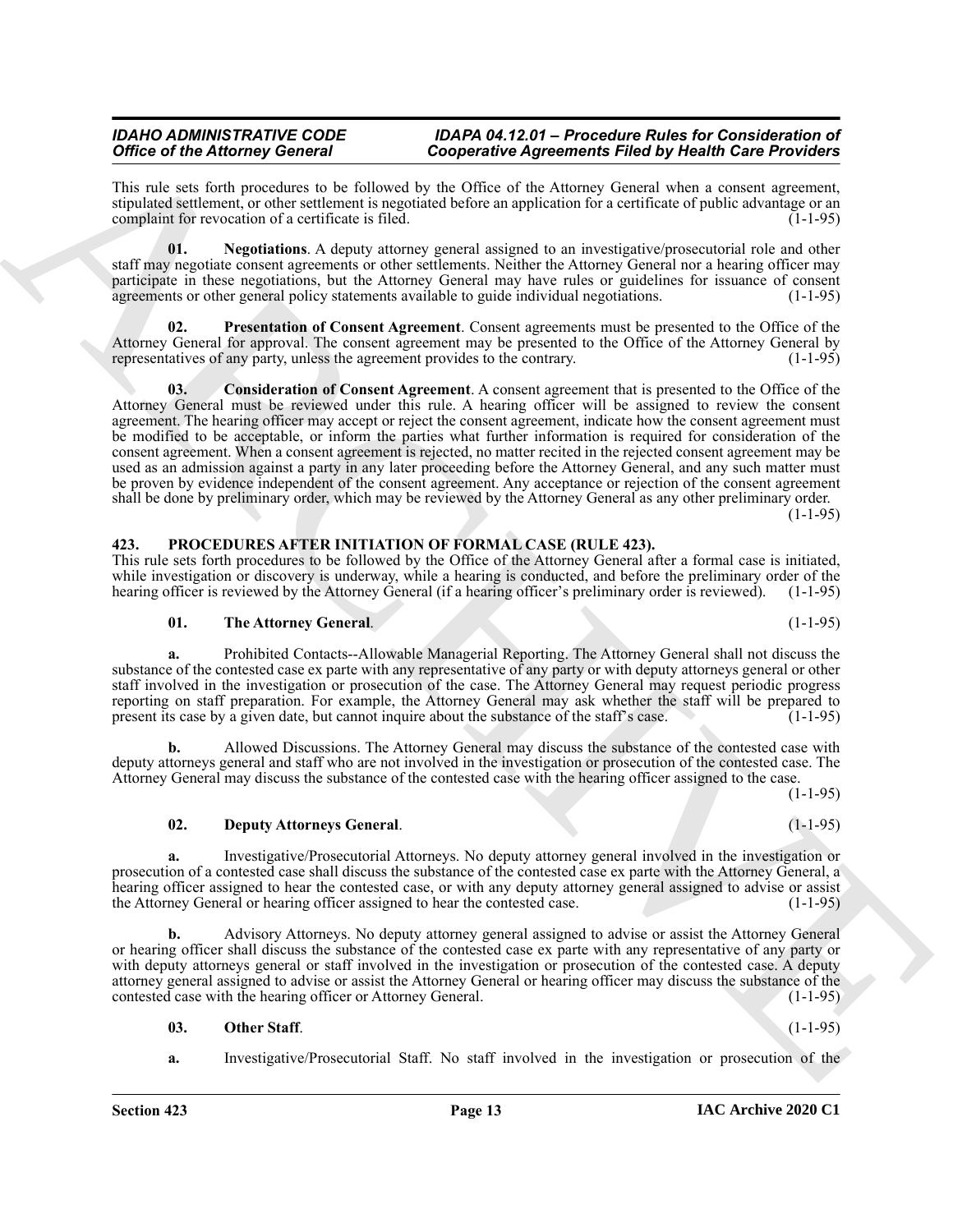contested case shall discuss the substance of the contested case ex parte with the Attorney General, a hearing officer assigned to hear the contested case, or with any deputy attorney general assigned to advise or assist the Attorney General or hearing officer assigned to hear the contested case. (1-1-95)

**b.** Advisory Staff. No staff assigned to advise or assist the Attorney General or hearing officer shall discuss the substance of the contested case ex parte with any representative of any party or with deputy attorneys general or staff involved in the investigation or prosecution of the contested case. Staff assigned to advise or assist the Attorney General or hearing officer may discuss the substance of the contested case with the hearing officer or Attorney General. (1-1-95)

<span id="page-13-8"></span>**04. Hearing Officers**. No hearing officer shall discuss the substance of the contested case ex parte with any representative of any party or with deputy attorneys general or staff involved in the investigation or prosecution of the contested case. Hearing officers may discuss the substance of the contested case with deputy attorneys general assigned to advise or assist the hearing officer. Hearing officers may discuss the substance of the contested case with the Attorney General. (1-1-95)

# <span id="page-13-7"></span><span id="page-13-0"></span>**424. HEARING OFFICERS (RULE 424).**

Office of the Africany General consistency of Conservative Agreements Friedrich Spiritual Conservative Agreements Friedrich Spiritual Conservative Agreements Friedrich Spiritual Conservative Agreements Conservative Agreem No hearing officer may discuss the substance of a contested case ex parte with any deputy attorney general or staff involved in the investigation or prosecution of the contested case at any stage of the consideration of the contested case or pending judicial review of the decision in the contested case. A hearing officer may consult with any other hearing officer and with the Attorney General. A hearing officer may consult with a deputy attorney general assigned to advise or assist the hearing officer. The Attorney General may appoint as a hearing officer a deputy attorney<br>general who will advise or assist the Attorney General in consideration of the contested case. (1-1-95) general who will advise or assist the Attorney General in consideration of the contested case.

# <span id="page-13-2"></span><span id="page-13-1"></span>**425. ATTORNEY GENERAL'S CONSIDERATION OF PRELIMINARY ORDER (RULE 425).**

This rule sets forth procedures to be followed by the Attorney General, deputy attorneys general, staff, and hearing officers if the Attorney General has accepted the hearing officer's preliminary order for discretionary review. (1-1-95)

<span id="page-13-6"></span>**01. The Attorney General**. In considering the hearing officer's preliminary order, the Attorney General may consult with deputy attorneys general assigned to advise or assist the Attorney General and with staff that did not participate in the investigation or prosecution of the contested case. The Attorney General may consult with the hearing officer that heard the contested case and prepared the preliminary order or other hearing officers.

(1-1-95)

# <span id="page-13-3"></span>**02. Deputy Attorneys General**. (1-1-95)

**a.** Investigative/Prosecutorial Attorneys. No deputy attorney general involved in the investigation or prosecution of a contested case shall consult with the Attorney General considering the hearing officer's preliminary order. (1-1-95)  $\sigma$ order. (1-1-95)

**b.** Advisory Attorneys. A deputy attorney general assigned to advise or assist the Attorney General in consideration of the contested case may consult with the Attorney General in preparation for or while the Attorney General is considering the hearing officer's preliminary order.

# <span id="page-13-5"></span>**03.** Other Staff. (1-1-95)

**a.** Investigative/Prosecutorial Staff. No staff involved in the investigation or prosecution of the contested case shall consult with the Attorney General in the Attorney's General consideration of the preliminary order. (1-1-95)

**b.** Advisory Staff. Any staff assigned to advise or assist the Attorney General may consult with the Attorney General at the Attorney General's direction. (1-1-95)

<span id="page-13-4"></span>**04. Hearing Officers**. No hearing officer shall consult with any person other than the Attorney General or another deputy assigned to advise the Attorney General during the Attorney General's consideration of the hearing officer's preliminary order. (1-1-95)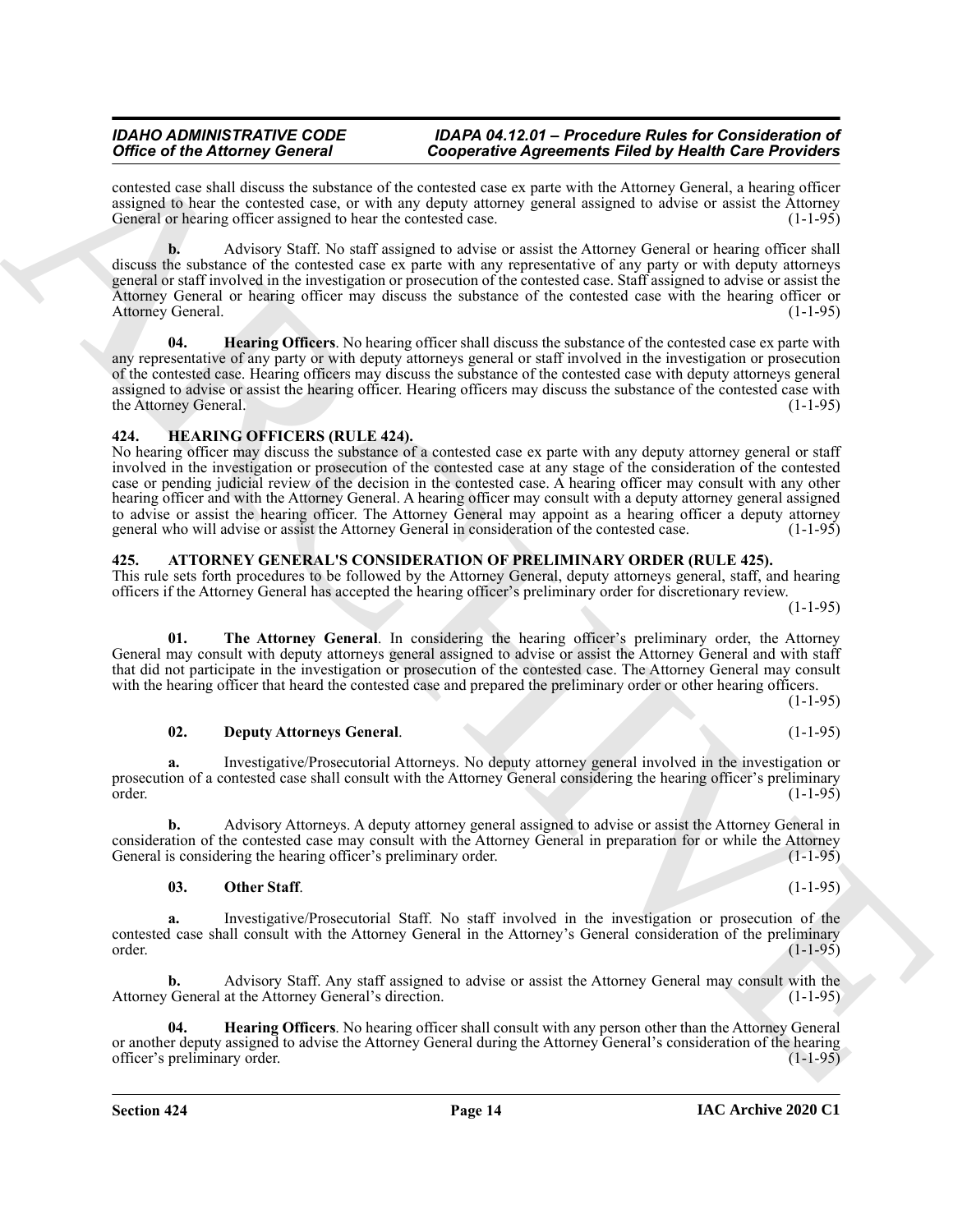# **Part 3. Rules 500 through 699 -- Post-Pleading Procedure**

#### **a. Rules 500 through 509 -- Alternative Dispute Resolution (ADR)**

#### <span id="page-14-10"></span><span id="page-14-1"></span><span id="page-14-0"></span>**500. ADOPTION BY REFERENCE OF RULES ADDRESSING ALTERNATIVE DISPUTE RESOLUTION (ADR) (RULE 500).**

#### **b. Rules 510 through 519 -- Prehearing Conferences**

# <span id="page-14-11"></span><span id="page-14-3"></span><span id="page-14-2"></span>**510. ADOPTION OF REFERENCE OF RULES ADDRESSING PREHEARING CONFERENCES (RULE 510).**

# <span id="page-14-4"></span>**511. -- 519. (RESERVED)**

# <span id="page-14-14"></span>**c. Rules 520 through 539 -- Discovery -- Related Prehearing Procedures**

# <span id="page-14-13"></span><span id="page-14-5"></span>**520. KINDS AND SCOPE OF DISCOVERY LISTED (RULE 520).**

|                               | <b>Office of the Attorney General</b>    | <b>Cooperative Agreements Filed by Health Care Providers</b>                                                                                                                                                                                                                                                                                                                                                                                                                                   |                |
|-------------------------------|------------------------------------------|------------------------------------------------------------------------------------------------------------------------------------------------------------------------------------------------------------------------------------------------------------------------------------------------------------------------------------------------------------------------------------------------------------------------------------------------------------------------------------------------|----------------|
| $426. - 499.$                 | (RESERVED)                               |                                                                                                                                                                                                                                                                                                                                                                                                                                                                                                |                |
|                               |                                          | Part 3. Rules 500 through 699 -- Post-Pleading Procedure                                                                                                                                                                                                                                                                                                                                                                                                                                       |                |
|                               |                                          | a. Rules 500 through 509 -- Alternative Dispute Resolution (ADR)                                                                                                                                                                                                                                                                                                                                                                                                                               |                |
| 500.                          |                                          | ADOPTION BY REFERENCE OF RULES ADDRESSING ALTERNATIVE                                                                                                                                                                                                                                                                                                                                                                                                                                          | <b>DISPUTE</b> |
|                               | <b>RESOLUTION (ADR) (RULE 500).</b>      | Rules 500 through 502 of the Attorney General's Rules of Administrative Procedure, IDAPA 04.11.01.500 through<br>04.11.01.502, addressing alternative dispute resolution (ADR), are hereby adopted by reference.                                                                                                                                                                                                                                                                               | $(1-1-95)$     |
| $501. - 509.$                 | (RESERVED)                               |                                                                                                                                                                                                                                                                                                                                                                                                                                                                                                |                |
|                               |                                          | b. Rules 510 through 519 -- Prehearing Conferences                                                                                                                                                                                                                                                                                                                                                                                                                                             |                |
| 510.                          |                                          | ADOPTION OF REFERENCE OF RULES ADDRESSING PREHEARING CONFERENCES                                                                                                                                                                                                                                                                                                                                                                                                                               |                |
| (RULE 510).                   |                                          | Rules 510 through 514 of the Attorney General's Rules of Administrative Procedure, IDAPA 04.11.01.510 through<br>04.11.01.514, addressing prehearing conferences, are hereby adopted by reference.                                                                                                                                                                                                                                                                                             | $(1-1-95)$     |
| $511. - 519.$                 | (RESERVED)                               |                                                                                                                                                                                                                                                                                                                                                                                                                                                                                                |                |
|                               |                                          | c. Rules 520 through 539 -- Discovery -- Related Prehearing Procedures                                                                                                                                                                                                                                                                                                                                                                                                                         |                |
| 520.                          |                                          | KINDS AND SCOPE OF DISCOVERY LISTED (RULE 520).                                                                                                                                                                                                                                                                                                                                                                                                                                                |                |
| 01.                           |                                          | Kinds of Discovery. The kinds of discovery recognized by these rules in contested cases are:                                                                                                                                                                                                                                                                                                                                                                                                   | $(1-1-95)$     |
| a.                            | Depositions;                             |                                                                                                                                                                                                                                                                                                                                                                                                                                                                                                | $(1-1-95)$     |
| b.                            |                                          | Production requests or written interrogatories; and                                                                                                                                                                                                                                                                                                                                                                                                                                            | $(1-1-95)$     |
| c.                            | Requests for admission.                  |                                                                                                                                                                                                                                                                                                                                                                                                                                                                                                | $(1-1-95)$     |
| 02.                           |                                          | Scope of Discovery. Unless otherwise provided by statute, rule, order or notice, the scope of<br>discovery is governed by the Idaho Rules of Civil Procedure (see Idaho Rule of Civil Procedure 26(b)).                                                                                                                                                                                                                                                                                        | $(1-1-95)$     |
| 521.<br>addressing discovery. | WHEN DISCOVERY AUTHORIZED (RULE 521).    | Parties may agree between or among themselves to provide for discovery. If the applicant for a certificate of public<br>advantage consents to being subject to discovery, the hearing officer may issue an order scheduling discovery based<br>upon that consent. Any party that propounds discovery to the applicant has by operation of this rule also consented to<br>discovery of its case according to the terms of the hearing officer's order compelling discovery or subsequent orders | $(1-1-95)$     |
| 522.                          |                                          | RIGHTS TO DISCOVERY RECIPROCAL (RULE 522).<br>All parties have a right of discovery of all other parties according to Rule 521.                                                                                                                                                                                                                                                                                                                                                                | $(1-1-95)$     |
| 523.                          | <b>DEPOSITIONS (RULE 523).</b>           | Whenever the parties involved have agreed to or have consented to discovery according to these rules, depositions<br>may be taken in accordance with the Idaho Rules of Civil Procedure for any purpose allowed by statute, the Idaho                                                                                                                                                                                                                                                          | $(1-1-95)$     |
|                               | Rules of Civil Procedure, rule or order. |                                                                                                                                                                                                                                                                                                                                                                                                                                                                                                |                |

# <span id="page-14-18"></span><span id="page-14-15"></span><span id="page-14-6"></span>**521. WHEN DISCOVERY AUTHORIZED (RULE 521).**

# <span id="page-14-17"></span><span id="page-14-7"></span>**522. RIGHTS TO DISCOVERY RECIPROCAL (RULE 522).**

# <span id="page-14-12"></span><span id="page-14-8"></span>**523. DEPOSITIONS (RULE 523).**

## <span id="page-14-16"></span><span id="page-14-9"></span>**524. PRODUCTION REQUESTS OR WRITTEN INTERROGATORIES AND REQUESTS FOR ADMISSION (RULE 524).**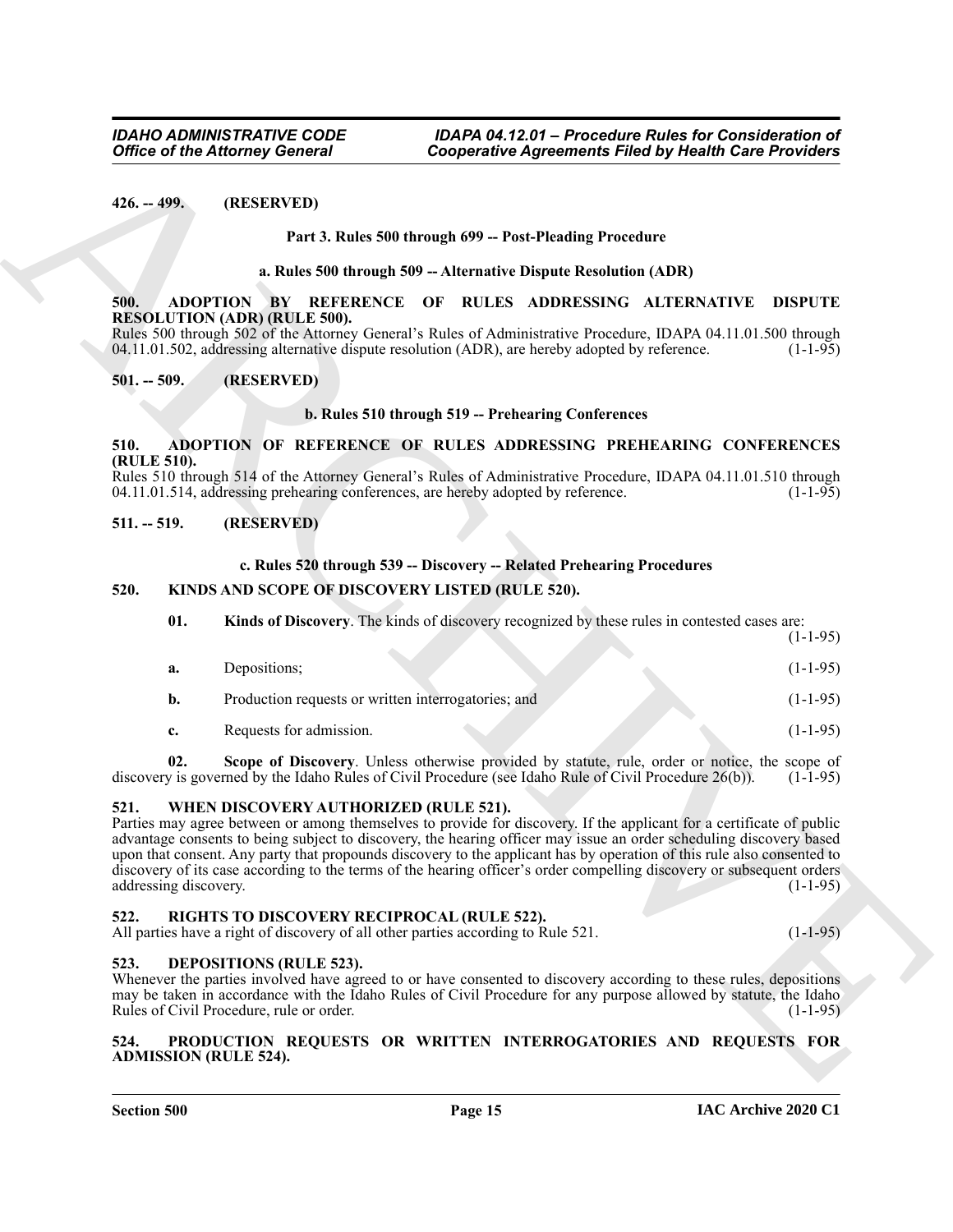Whenever the parties involved have agreed to or consented to discovery according to these rules, production requests or written interrogatories and requests for admission may be submitted in accordance with the Idaho Rules of Civil Procedure for any purpose allowed by statute, the Idaho Rules of Civil Procedure, rule or order. (1-1-95)

# <span id="page-15-9"></span><span id="page-15-0"></span>**525. ANSWERS TO DISCOVERY IN PUBLIC FILES (RULE 525).**

Answers to discovery in the possession of the Office of the Attorney General are in the public domain. Answers are subject to inspection, examination and copying under the public records law, Sections 9-337 through 9-348, Idaho Code. (1-1-95)

# <span id="page-15-1"></span>**526. (RESERVED)**

#### <span id="page-15-8"></span><span id="page-15-2"></span>**527. ADOPTION BY REFERENCE OF RULES RELATING TO ANSWERS TO PRODUCTION REQUESTS, FILING AND SERVICE OF DISCOVERY-RELATED DOCUMENTS, EXHIBIT NUMBERS, AND PREPARED TESTIMONY AND EXHIBITS (RULE 527).**

Rules 527 through 530 of the Attorney General's Rules of Administrative Procedure, IDAPA 04.11.01.527 through 04.11.01.530, addressing answers to production requests, filing and service of discovery-related documents, exhibit numbers, and prepared testimony and exhibits, are hereby adopted by reference. (1-1-95) numbers, and prepared testimony and exhibits, are hereby adopted by reference.

# <span id="page-15-3"></span>**528. -- 530. (RESERVED)**

# <span id="page-15-12"></span><span id="page-15-4"></span>**531. SANCTIONS FOR FAILURE TO OBEY ORDER SCHEDULING DISCOVERY (RULE 531).**

The hearing officer may impose all sanctions recognized by statute or rule for failure to comply with an order scheduling discovery. In particular, whether or not the applicant has consented to discovery, the hearing officer may find that the applicant has not met its burden of persuasion of the benefits of the cooperative agreement if the applicant will not comply with reasonable requests for discovery on material relevant to its application. (1-1-95)

# <span id="page-15-5"></span>**532. -- 539. (RESERVED)**

#### **d. Rules 540 Through 549 -- Particular Rules for Issuance or Revocation of a Certificate of Public Advantage**

#### <span id="page-15-13"></span><span id="page-15-6"></span>**540. TIMETABLE FOR PROCESSING APPLICATION FOR CERTIFICATE OF PUBLIC ADVANTAGE (RULE 540).**

Office of the Altimore School and Temperature and Conservation Field by Reference in the state of the Altimore Conservation Conservation Conservation Conservation Conservation Conservation Conservation Conservation Conser Section 39-4903(3), Idaho Code, provides that the Attorney General must grant or deny an application for a certificate of public advantage within sixty (60) days of the date of the filing of the application. The Attorney General interprets this timetable as establishing an applicant's right to receive a decision on the merits within sixty (60) days, not as divesting the Attorney General of jurisdiction to make a decision more than sixty (60) days after filing the application. Furthermore, the Attorney General interprets the applicant's right to a decision in sixty (60) days as a right that an applicant may waive in writing. right that an applicant may waive in writing.

# <span id="page-15-10"></span><span id="page-15-7"></span>**541. APPLICANTS' BURDENS OF PROOF (RULE 541).**

**01. Burden of Introduction of Evidence on Benefits**. Applicants for a certificate of public advantage bear the burden of introduction of evidence that their cooperative agreement provides one (1) or more of the following benefits: (1-1-95)

<span id="page-15-11"></span>**a.** The quality of health care provided to consumers in the state will be enhanced. (1-1-95)

**b.** A hospital, if any, and other health care facilities that customarily serve the communities in the area fected by the cooperative agreement will be preserved. (1-1-95) likely affected by the cooperative agreement will be preserved.

**c.** Services provided by the parties to the cooperative agreement will gain cost efficiency. (1-1-95)

**d.** The utilization of health care resources and equipment in the area likely affected by the cooperative agreement will improve. (1-1-95)

**e.** Duplication of health care resources in the area likely affected by the cooperative agreement will be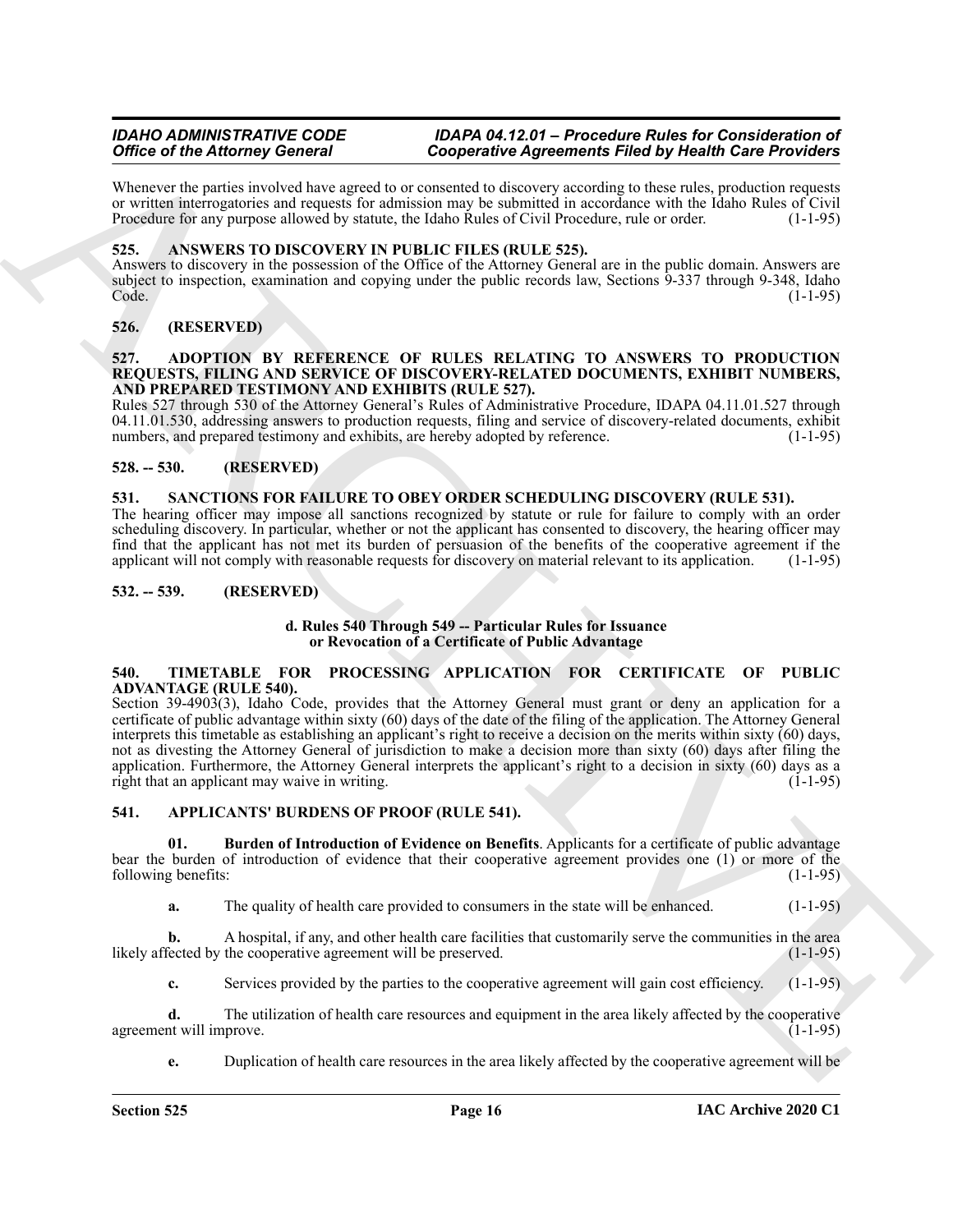<span id="page-16-3"></span>avoided. (1-1-95)

**02. Burden of Persuasion That Benefits Outweigh Disadvantages**. Applicants for a certificate of public advantage bear the burden of persuasion by clear and convincing evidence that their agreement produces one (1) or more of the benefits listed in Subsection 541.01 and that these benefits outweigh any disadvantages attributable to a reduction in competition that may result from the agreement, including, but not limited to the following:(1-1-95)

**a.** The likely adverse impact, if any, on the ability of health maintenance organizations, preferred provider plans, hospital provider organizations, persons performing utilization review, or other health care payers to negotiate optimal payment and service arrangements with hospitals and other health care providers. (1-1-95)

Whether any reduction in competition among physicians, allied health professionals or other health ikely to result directly or indirectly from the cooperative agreement. (1-1-95) care providers is likely to result directly or indirectly from the cooperative agreement.

**c.** Whether any arrangements that are less restrictive to competition could likely achieve substantially the same benefits or a more favorable balance of benefits over disadvantages than that likely to be achieved from reducing competition. (1-1-95) reducing competition.

<span id="page-16-4"></span>**03. Relevance of Providing Supporting Information**. In assessing whether the applicant has met its burden of persuasion by clear and convincing evidence that benefits of the cooperative agreement outweigh the disadvantages, the finder of fact may take into account whether the applicant supplied at hearing relevant information available to the applicant.  $(1-1-95)$ 

# <span id="page-16-5"></span><span id="page-16-0"></span>**542. APPOINTMENT OF HEARING OFFICER (RULE 542).**

Office of the Attorney General<br>
Conjecture Agreements Filed by Health Case Provider<br>
The Attorney General<br>
The Attorney Constant Case Provider and the Attorney Development and the Attorney Constant Case Provider and<br>
The The demands on the time of the Attorney General will not ordinarily allow the Attorney General to hear an application. Accordingly, within seven days after the Office of the Attorney General receives either a notice of intent to file an application for a certificate of public advantage or receives an application for a certificate of public advantage, whichever comes first, the Attorney General will appoint a hearing officer to hear the case. The hearing officer will be authorized to issue a preliminary order (i.e., an order that will become final in the absence of review by the Attorney General). The hearing officer will issue a preliminary order rather than a recommended order (an order that becomes final only after review by the Attorney General) because there is not time for a hearing officer to hear a case and issue a recommended order and for the Attorney General to review a recommended order in sixty (60) days. (1-1-95)

# <span id="page-16-6"></span><span id="page-16-1"></span>**543. ATTORNEY GENERAL'S REVIEW OF PRELIMINARY ORDER DISCRETIONARY (RULE 543).**

The Attorney General's review of a preliminary order is discretionary. The Attorney General will not review a preliminary order without the applicant's written waiver of the sixty (60) day limit for deciding an application.

(1-1-95)

# <span id="page-16-7"></span><span id="page-16-2"></span>**544. ORDER GRANTING AN APPLICATION FOR A CERTIFICATE -- ISSUANCE OF CERTIFICATE (RULE 544).**

<span id="page-16-8"></span>**01. Contents of Order**. An order granting an application for a certificate of public advantage must recite the parties to the cooperative agreement, attach the cooperative agreement approved by order the as an exhibit, find that the benefits of the cooperative agreement outweigh any disadvantages attributable to a reduction in competition that may result from the cooperative agreement, and state whether periodic written updates of the progress of the approved cooperative agreement will be required.  $(1-1-95)$ 

<span id="page-16-9"></span>**02. Frequency of Periodic Updates**. If the order requires periodic written updates, the order may require periodic reports at intervals no more frequently than ninety (90) days. (1-1-95)

<span id="page-16-10"></span>**03. Issuance of Certificate**. The Attorney General will issue a certificate of public advantage when a preliminary order of the hearing officer granting an application for a certificate becomes final, if the preliminary order is not reviewed, or concurrently with a final order of the Attorney General granting a certificate, if the Attorney General reviews a preliminary order of the hearing officer and issues a final order granting a certificate. (1-1-95)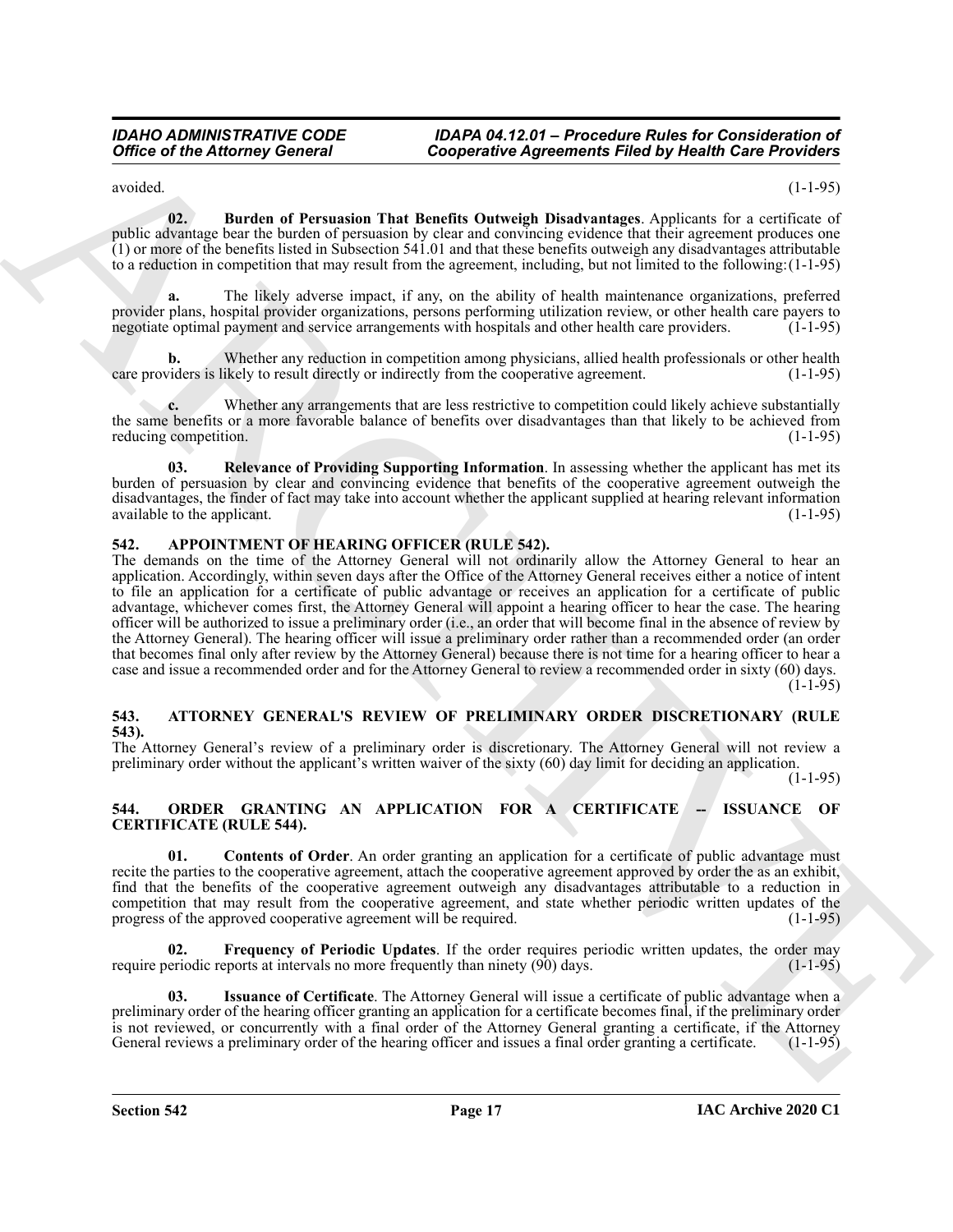# <span id="page-17-8"></span><span id="page-17-0"></span>**545. EFFECT OF ISSUANCE OF CERTIFICATE (RULE 545).**

If a certificate of public advantage is issued, participants in the approved cooperative agreement are immune from civil enforcement and criminal prosecution for actions that might otherwise violate antitrust law of the state of Idaho taken in furtherance of the cooperative agreement. Nothing in the approval limits the authority of the Attorney General to initiate civil enforcement or criminal prosecution if health care providers have exceeded the scope of the cooperative agreement approved. (1-1-95)

# <span id="page-17-12"></span><span id="page-17-11"></span><span id="page-17-1"></span>**546. RECOMMENDATION FOR REVOCATION OF CERTIFICATE -- REVIEW BY ATTORNEY GENERAL (RULE 546).**

Office of the Africane Georgia Constrainer (Copyright)  $\alpha$  Experiments Filed by Health Case Providers<br>
14. EVIDENT CONTRACT OF EXCREMENTAL ARCHIVECTS (NULL SES)<br>
14. Constitution of the African Constrainer Constrainer (N **01. Staff and Other Recommendations**. If the investigative/prosecutorial staff of the Attorney General recommends to the Attorney General in writing that a certificate of public advantage be revoked, revoked in part or otherwise modified because the benefits resulting from or likely to result from a cooperative agreement under a certificate of public advantage no longer outweigh any disadvantage attributable to any actual or potential reduction in competition resulting from the cooperative agreement, the staff shall serve a copy of the recommendation upon the parties to the agreement and upon their counsel of record for the application, if there was one. If the Office of the Attorney General receives such a recommendation in writing from the public, the Office of the Attorney General shall serve a copy of the recommendation upon the parties to the agreement and upon their counsel of record, if there was one.  $(1-1-95)$ 

<span id="page-17-13"></span>**02. The Attorney General's Response**. The Attorney General shall consider the recommendation to revoke, revoke in part or modify the certificate of public advantage and find whether the recommendation is substantial enough to warrant the initiation of a complaint to formally investigate. The Attorney General's finding that the recommendations warrant further investigation by the initiation of a complaint does not constitute a finding or conclusion on any underlying matter. (1-1-95)

# <span id="page-17-9"></span><span id="page-17-2"></span>**547. PROCEDURE WHEN COMPLAINT ISSUED (RULE 547).**

If the Attorney General accepts a recommendation to initiate a formal investigation by complaint, pursuant to Section 39-4903(12), Idaho Code, the order initiating the complaint shall revoke, revoke in part or modify the certificate of public advantage and inform the parties to the cooperative agreement that they have ten (10) days to contest the revocation, revocation in part or modification of the certificate. An order of revocation, revocation in part or modification of the certificate shall not become effective until ten (10) days have elapsed and the parties to the certificate have not contested the order. If the parties contest the order of revocation, revocation in part or modification, that order shall then be ineffective. (1-1-95) (1-1-95)

# <span id="page-17-10"></span><span id="page-17-3"></span>**548. PROCEDURE WHEN REVOCATION CONTESTED (RULE 548).**

If a proposed revocation, revocation in part or modification of a certificate of public advantage is contested, the Attorney General shall appoint a hearing officer to hear the complaint as a contested case. The hearing officer shall issue a preliminary order deciding all issues raised by the complaint following a hearing on the merits or a settlement.  $(1-1-95)$ 

# <span id="page-17-14"></span><span id="page-17-4"></span>**549. TERMINATION OF COOPERATIVE AGREEMENT (RULE 549).**

If a party to a cooperative agreement terminates its participation in the cooperative agreement, the party shall file a notice of termination with the Office of the Attorney General within thirty (30) days after the termination takes effect. If all parties to the cooperative agreement terminate their participation in the agreement, the Attorney General shall revoke the certificate of public advantage for the agreement.

# **e. Rules 550 through 599 -- Hearings -- Miscellaneous Procedure**

#### <span id="page-17-7"></span><span id="page-17-5"></span>**550. ADOPTION BY REFERENCE OF RULES ADDRESSING HEARINGS AND MISCELLANEOUS PROCEDURE (RULE 550).**

Rules 550 through 566 of the Attorney General's Rules of Administrative Procedure, IDAPA 04.11.01.550 through 04.11.01.566, addressing hearings and miscellaneous procedure, are hereby adopted by reference. (1-1-95) 04.11.01.566, addressing hearings and miscellaneous procedure, are hereby adopted by reference.

# <span id="page-17-6"></span>**551. -- 599. (RESERVED)**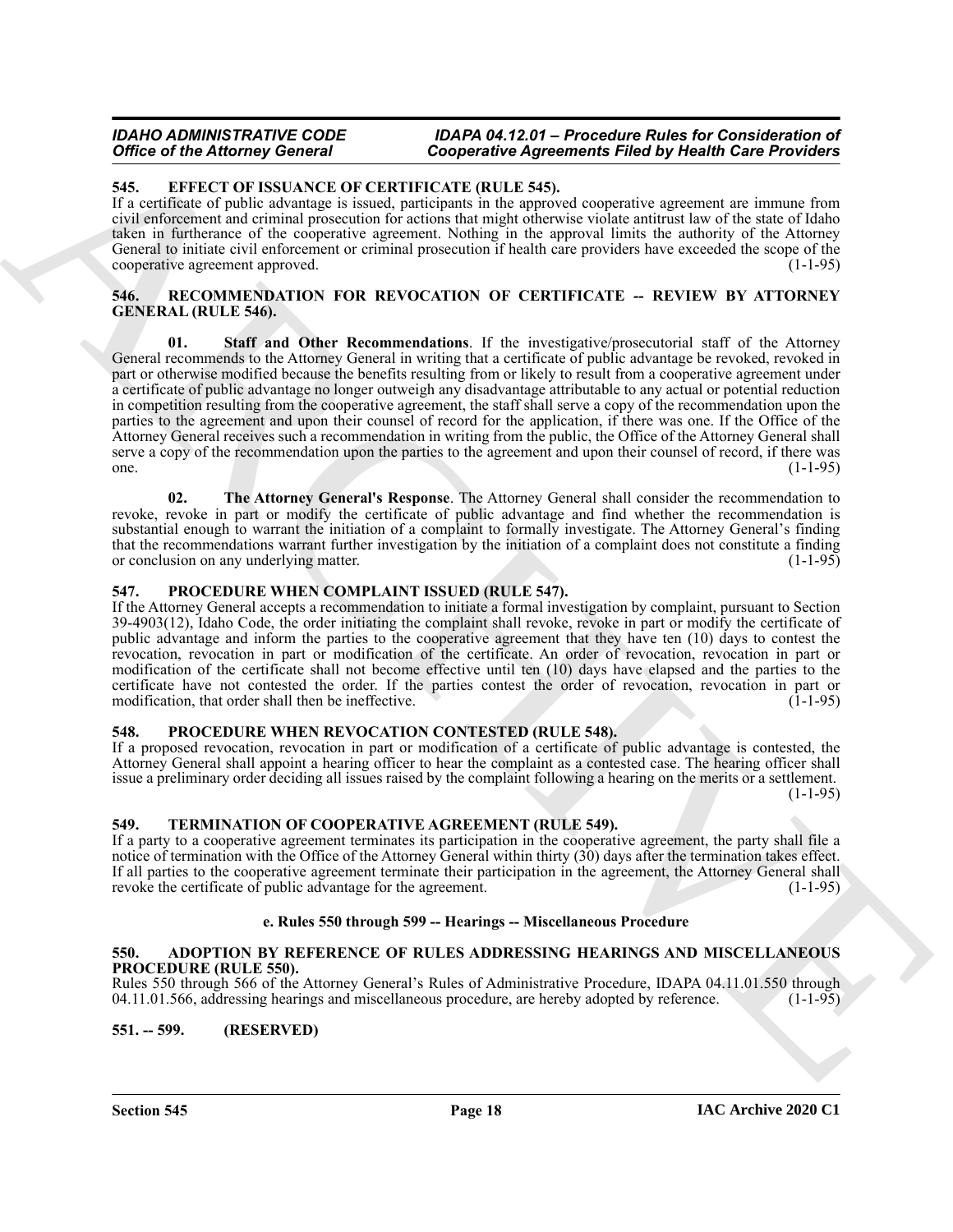#### **f. Rules 600 through 609 -- Evidence in Contested Cases**

#### <span id="page-18-14"></span><span id="page-18-0"></span>**600. ADOPTION BY REFERENCE OF RULES ADDRESSING EVIDENCE (RULE 600).**

Rules 600 through 606 of the Attorney General's Rules of Administrative Procedure, IDAPA 04.11.01.600 through 04.11.01.606, addressing evidence, are hereby adopted by reference. (1-1-95) 04.11.01.606, addressing evidence, are hereby adopted by reference.

# <span id="page-18-1"></span>**601. -- 609. (RESERVED)**

#### **g. Rules 610 through 649 -- Settlements**

<span id="page-18-17"></span><span id="page-18-2"></span>**610. ADOPTION BY REFERENCE OF RULES ADDRESSING SETTLEMENTS (RULE 610).** Rules 610 through 614 of the Attorney General's Rules of Administrative Procedure, IDAPA 04.11.01.610 through 04.11.01.614, addressing settlements, are hereby adopted by reference. (1-1-95)

# <span id="page-18-3"></span>**611. -- 649. (RESERVED)**

#### **h. Rules 650 through 699 -- Records for Decisions**

#### <span id="page-18-16"></span><span id="page-18-4"></span>**650. ADOPTION BY REFERENCE OF RULES ADDRESSING RECORDS FOR DECISION (RULE 650).**

Rules 650 and 651 of the Attorney General's Rules of Administrative Procedure, IDAPA 04.11.01.650 through 04.11.01.651, addressing records for decision, are hereby adopted by reference. (1-1-95)

#### <span id="page-18-5"></span>**651. -- 699. (RESERVED)**

#### <span id="page-18-13"></span>**Part 4. -- Rules 700 through 999 -- Preliminary Orders and Review of Preliminary Orders**

#### **a. Rules 700 through 709 -- Defaults**

#### <span id="page-18-6"></span>**700. ADOPTION BY REFERENCE OF RULES ADDRESSING DEFAULTS (RULE 700).**

Rules 700 through 702 of the Attorney General's Rules of Administrative Procedure, IDAPA 04.11.01.700 through 04.11.01.700 through 04.11.01.702, addressing defaults, are hereby adopted by reference. 04.11.01.702, addressing defaults, are hereby adopted by reference.

<span id="page-18-7"></span>**701. -- 709. (RESERVED)**

#### **b. Rules 710 through 780**

**Interlocutory, Preliminary and Final Orders -- Review or Stay of Orders**

#### <span id="page-18-15"></span><span id="page-18-8"></span>**710. ADOPTION BY REFERENCE OF RULES ADDRESSING INTERLOCUTORY, PRELIMINARY AND FINAL ORDERS AND REVIEW OR STAY OF ORDERS (RULE 710).**

Office of the Attorney General<br>
Conjectures Agreements Filed by Health and Society and Society and Society and Society and Society and Society and Society and Society and Society and Society and Society and Society and So Rules 710, 711, 730, 740, 750, 760, 770, and 780 of the Attorney General's Rules of Administrative Procedure, IDAPA 04.11.01.710, 04.11.01.711, 04.11.01.730, 04.11.01.740, 04.11.01.750, 04.11.01.760, 04.11.01.770 and 04.11.017.880, addressing interlocutory, preliminary and final orders and review or stay of orders, are hereby adopted by reference. (1-1-95)

#### <span id="page-18-9"></span>**711. -- 789. (RESERVED)**

#### **c. Rules 790 through 999 -- Appeal to District Court**

# <span id="page-18-12"></span><span id="page-18-10"></span>**790. ADOPTION BY REFERENCE OF RULES ADDRESSING APPEAL TO DISTRICT COURT (RULE 790).**

Rules 790 and 791 of the Attorney General's Rules of Administrative Procedure, IDAPA 04.11.01.790 and 04.11.01.791, addressing appeal to district court, are hereby adopted by reference. (1-1-95) 04.11.01.791, addressing appeal to district court, are hereby adopted by reference.

#### <span id="page-18-11"></span>**791. -- 999. (RESERVED)**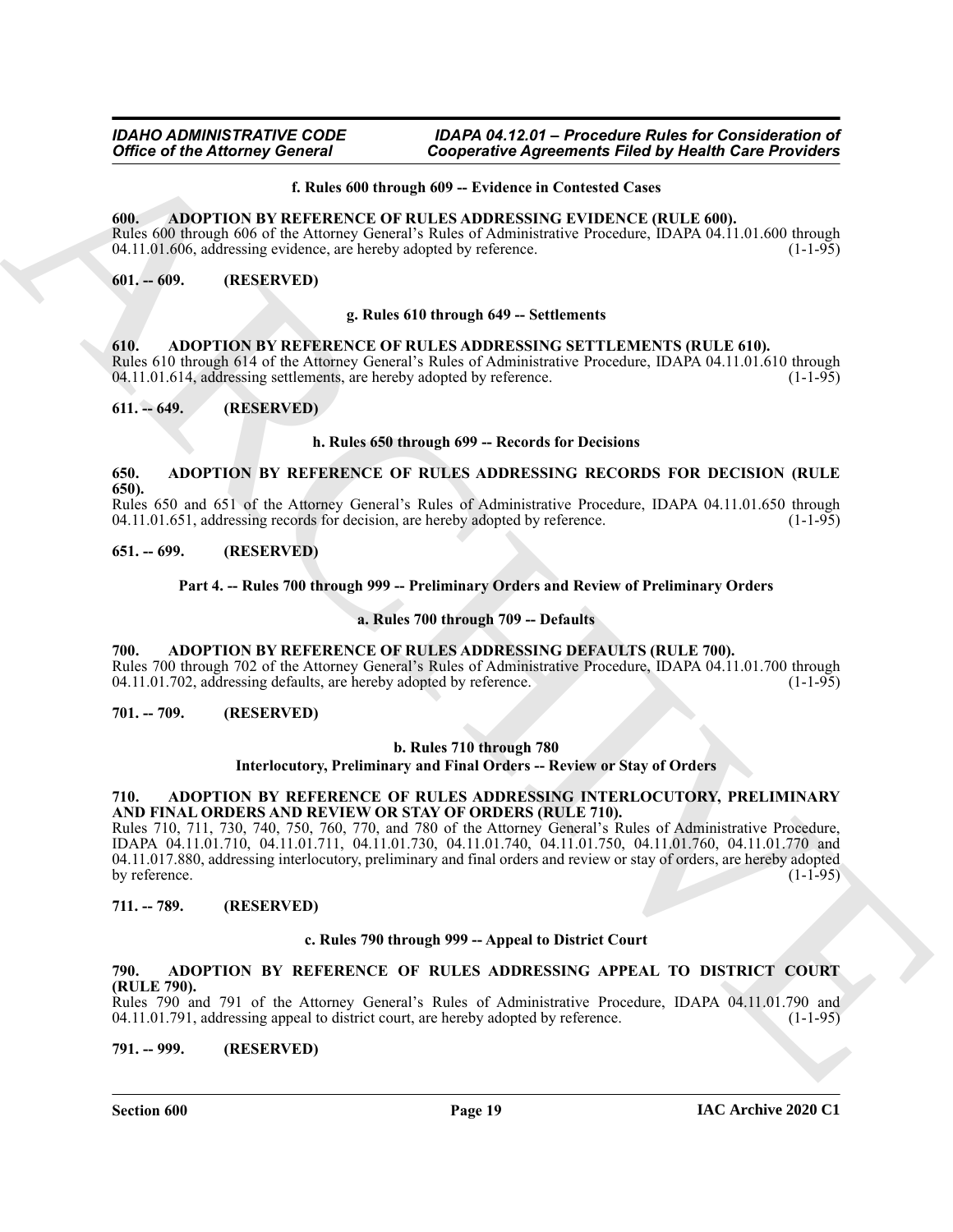# *Subject Index*

#### **A**

A distinction of the control of the control of the control of the control of the control of the control of the control of the control of the control of the control of the control of the control of the control of the contr Administrative Review 5 Adoption By Reference Of Rules Addressing Alternative Dispute Resolution (ADR) 15 Adoption By Reference Of Rules Addressing Appeal To District Court 19 Adoption By Reference Of Rules Addressing Construction Of These Rules, Communications To The Office, Service By The Office & Computation Of Time 6 Adoption By Reference Of Rules Addressing Declaratory Rulings 11 Adoption By Reference Of Rules Addressing Defaults 19 Adoption By Reference Of Rules Addressing Evidence 19 Adoption By Reference Of Rules Addressing Hearing Officers & Presiding Officers 11 Adoption By Reference Of Rules Addressing Hearings & Miscellaneous Procedure 18 Adoption By Reference Of Rules Addressing Informal Proceedings 7 Adoption By Reference Of Rules Addressing Interlocutory, Preliminary & Final Orders & Review Or Stay Of Orders 19 Adoption By Reference Of Rules Addressing Intervention & Public Witnesses 10 Adoption By Reference Of Rules Addressing Petitions, Complaints, Motions, Answers & Consent Agreements 10 Adoption By Reference Of Rules Addressing Records For Decision 19 Adoption By Reference Of Rules Addressing Representatives Of Parties 8 Adoption By Reference Of Rules Addressing Service Of Pleadings & Other Rules On Pleadings 10 Adoption By Reference Of Rules Addressing Settlements 19 Adoption By Reference Of Rules Relating To Answers To Production Requests, Filing & Service Of Discovery-Related Documents, Exhibit Numbers, & Prepared Testimony & Exhibits 16 Adoption Of Reference Of Rules Addressing Prehearing

Conferences 15 Answers To Discovery In Public Files 16 Applicants 7 Applicants' Burdens Of Proof 16 Burden of Introduction of Evidence on Benefits 16 Burden of Persuasion That Benefits Outweigh Disadvantages 17 Relevance of Providing Supporting Information 17 Applications -- Defined -- Form & Contents 9 Applications Defined 9 Defective or Insufficient Applications 10 Description of Agreement 9 Form & Contents 9 Listing of Benefits 9 Listing of Parties 9 Statement Concerning Discovery 10 Statement Concerning Fund for Expert Witnesses 10 Supporting Analyses 9 Appointment Of Hearing Officer 17 Appointment Of Hearing Officers 11 Attorney General's Consideration Of Preliminary Order 14 Attorney General's Consideration Of Preliminary Order Deputy Attorneys General 14 Hearing Officers 14 Other Staff 14 The Attorney General 14 Attorney General's Review Of Preliminary Order Discretionary 17 Attorney General's Rules Of Administrative Procedure Superseded For Contested Cases 6

# **C**

Complainants 8 Consideration Of Consent Agreement Or Other Settlements 12 Consideration of Consent Agreement 13 Negotiations 13 Presentation of Consent Agreement 13 Contrast Between Office Of Attorney General's Investigative/Prosecutorial & Adjudicatory Functions Adjudicatory Function 12 Investigative/Prosecutorial Function 12 Contrast Between Office Of Attorney

General's Investigative/Prosecutorial And Adjudicatory Functions 11

#### **D**

Definitions, IDAPA 04.12.01 5 Certificate of Public Advantage 5 Cooperative Agreement 5 Health Care Provider 5 Health Care Services 5 Depositions 15 Disqualification Of Officers Hearing Contested Cases 11 Disqualification in Applications for Certificate 11 Disqualification in Other Contested Cases 11 Motion for Disqualification 11

# **E**

Effect Of Issuance Of Certificate 18

# **F**

Filing Documents--Number Of Copies-- Facsimile Transmission (FAX) 10 Filing Of Documents--Number Of Copies 6

#### **H**

Hearing Officers 14 Hearing Officers Contrasted With Attorney General 11

# **I**

Informal Procedure 7 Intervenors 8 Investigative/Prosecutorial Staff 8

#### **K**

Kinds & Scope Of Discovery Listed 15 Kinds of Discovery 15

Scope of Discovery 15

 $\frac{L}{5}$ Legal Authority

**N** Notice Of Intent To File Application 7

# **O**

Order Granting An Application For A Certificate -- Issuance Of Certificate 17 Contents of Order 17 Frequency of Periodic Updates 17 Issuance of Certificate 17

# **P**

Parties To Contested Cases Listed 7